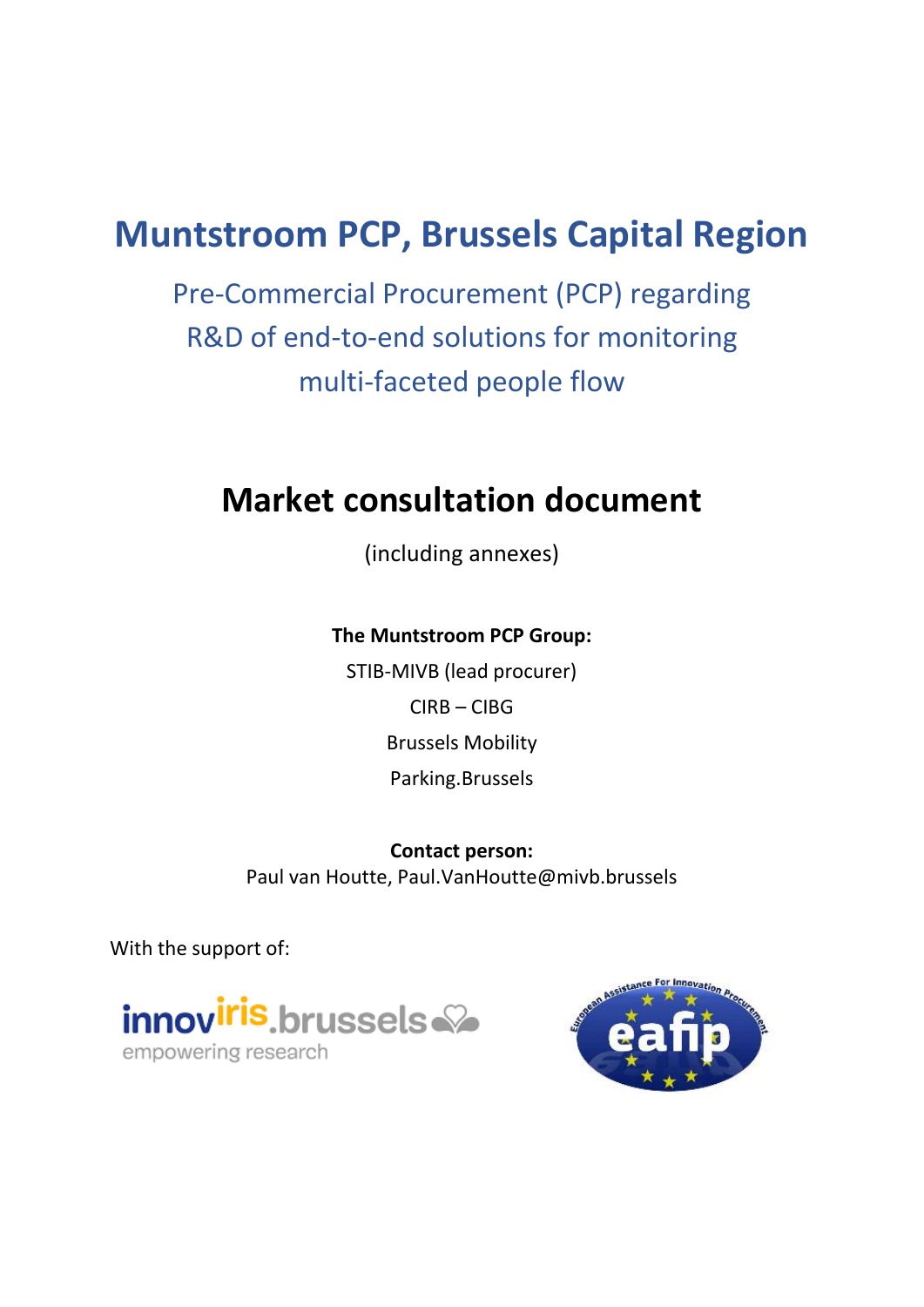## **Disclaimer & Copyright**

All rights reserved. No part of this publication may be reproduced, stored in an automated database, or made public, in any form or by any means, electronic, mechanical, photocopying, recording or any other way, without prior written permission. This document and the accompanying annexes are exclusively intended for the use within the framework of and for the duration of the present market consultations preceding the procurement of Muntstroom PCP. Any other use is not permitted, except with the prior written permission of the contracting entity. Rights of third parties may be vested in this document (including the accompanying annexes).

This document (including the accompanying annexes) has been drafted with the utmost care, but no guarantees are given regarding its soundness and/or completeness. Any errors or inaccuracies can be reported via muntstroom@stib-mivb.brussels.

Muntstroom PCP Group is not responsible for the correct operation of any URL mentioned in this document, nor for the proper functioning of any used electronic platform (for example the Belgian Public Tender Bulletin or the EU survey system). Any problems encountered when using a URL and / or an electronic platform must be reported to the organisation that makes the URL or the electronic platform available. Problems with downloading and uploading (of documents) must also be reported via [muntstroom@stib-mivb.brussels.](mailto:muntstroom@stib-mivb.brussels)

In conducting the Open Market Consultation and Open Client Dialogue, Muntstroom PCP Group benefits from assistance offered under the Eafip initiative<sup>1</sup>, which is supported by the European Commission Directorate-General Communications Networks, Content & Technology (DG CONNECT).

Economic operators are being informed that any information regarding the setup and execution of both the procurement process and the execution of any contract/framework agreement as a result of the procurement process as well as public summaries of the results of the PCP project, including information about key R&D results attained and lessons learnt by the procurers during the PCP, can be shared after consultation with the respective R&D provider by the Muntstroom PCP group with(in) the context of the Eafip initiative and consequently can be analysed, (re-)used and published by the Eafip initiative. Details should not be disclosed that would hinder application of the law, would be contrary to the public interest, would harm the legitimate business interests of the R&D providers involved in the PCP or could distort fair competition between the participating R&D providers or others on the market.

1

 $1$  www.eafip.eu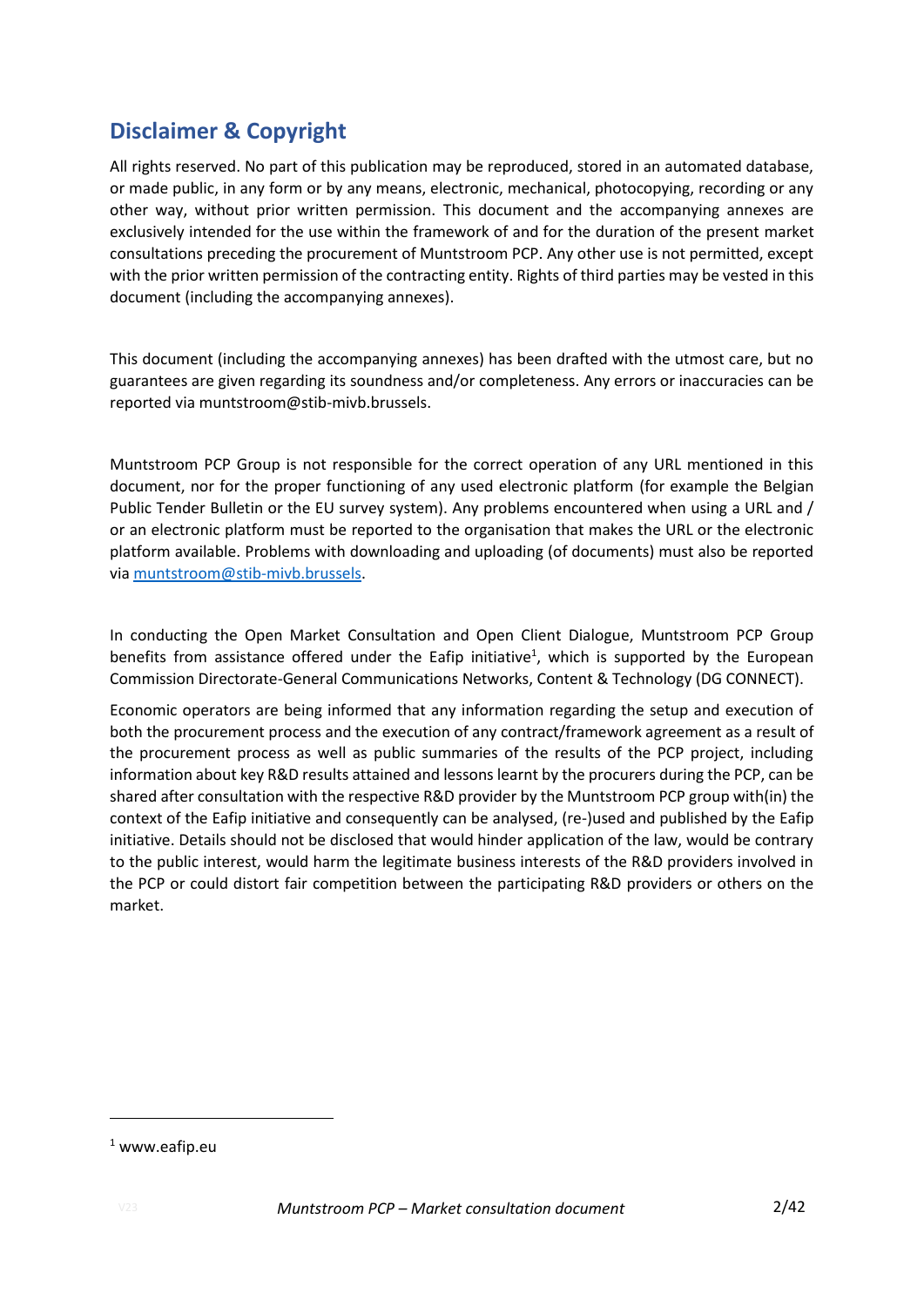## **Content**

| Part 1.        |  |
|----------------|--|
| $\mathbf{1}$   |  |
| $\overline{2}$ |  |
| 2.1            |  |
| 2.2            |  |
| 2.3            |  |
| 2.4            |  |
| Part 2.        |  |
| 3              |  |
| 4              |  |
| Part 3.        |  |
| 5              |  |
| 5.1            |  |
| 5.2            |  |
| 6              |  |
| 6.1            |  |
| 6.2            |  |
| 6.3            |  |
| 6.4            |  |
| 6.5            |  |
| 6.6            |  |
| 6.7            |  |
| Part 4.        |  |
|                |  |
| 7.1            |  |
| 7.2            |  |
| 7.3            |  |
| 7.4            |  |
| 7.5            |  |
| 7.6            |  |
| 7.7            |  |
| 7.8            |  |
| 7.9            |  |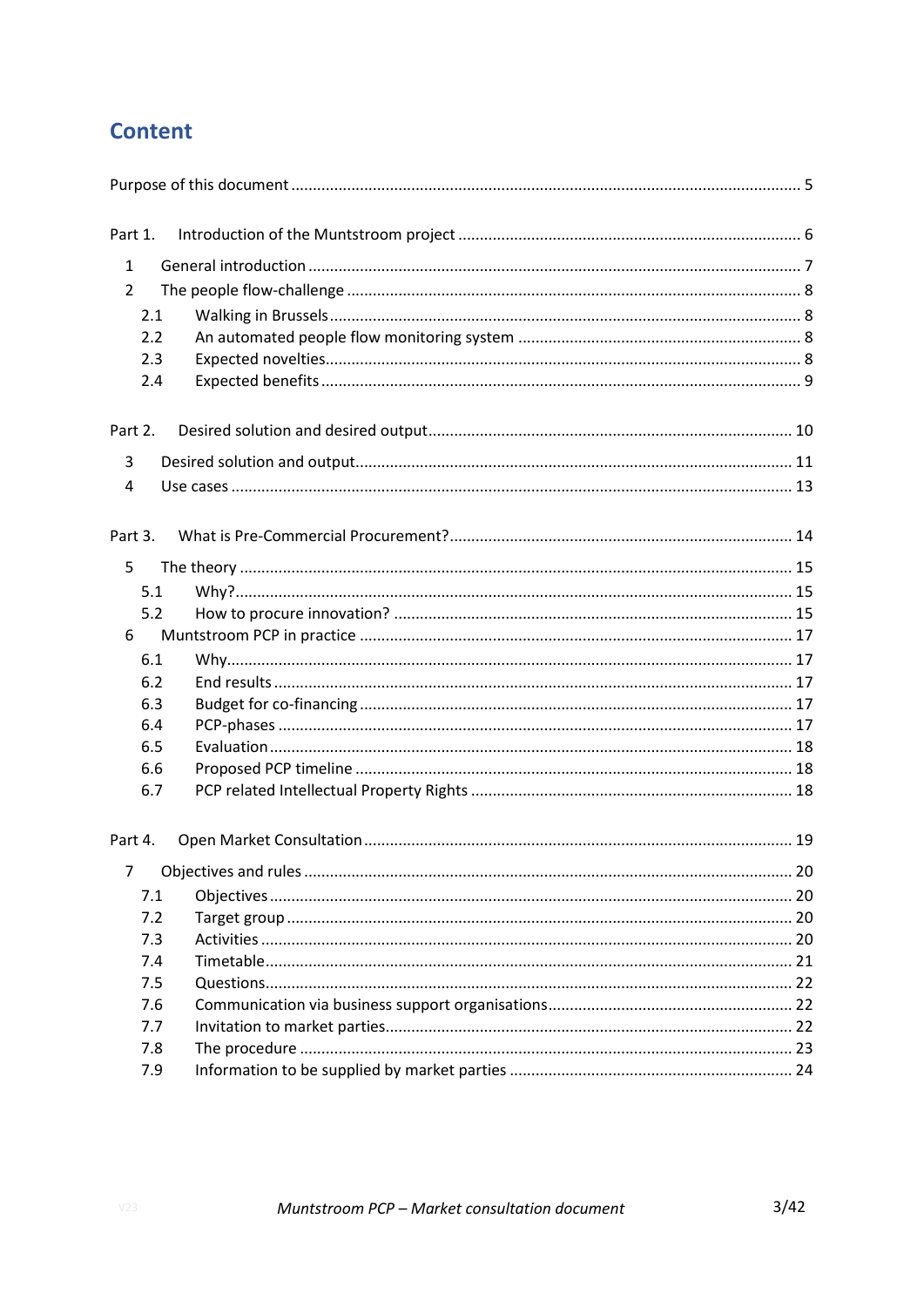| Part 5. |          |  |  |  |
|---------|----------|--|--|--|
| 8       |          |  |  |  |
| 8.1     |          |  |  |  |
| 8.2     |          |  |  |  |
| 8.3     |          |  |  |  |
| 8.4     |          |  |  |  |
| 8.5     |          |  |  |  |
| 8.6     |          |  |  |  |
| 8.7     |          |  |  |  |
| 8.8     |          |  |  |  |
| 8.9     |          |  |  |  |
|         |          |  |  |  |
| Part 6. |          |  |  |  |
| 9       |          |  |  |  |
|         |          |  |  |  |
|         |          |  |  |  |
|         |          |  |  |  |
|         |          |  |  |  |
|         |          |  |  |  |
|         | Annex 1) |  |  |  |
|         | Annex 2) |  |  |  |
|         | Annex 3) |  |  |  |
|         | Annex 4) |  |  |  |
|         |          |  |  |  |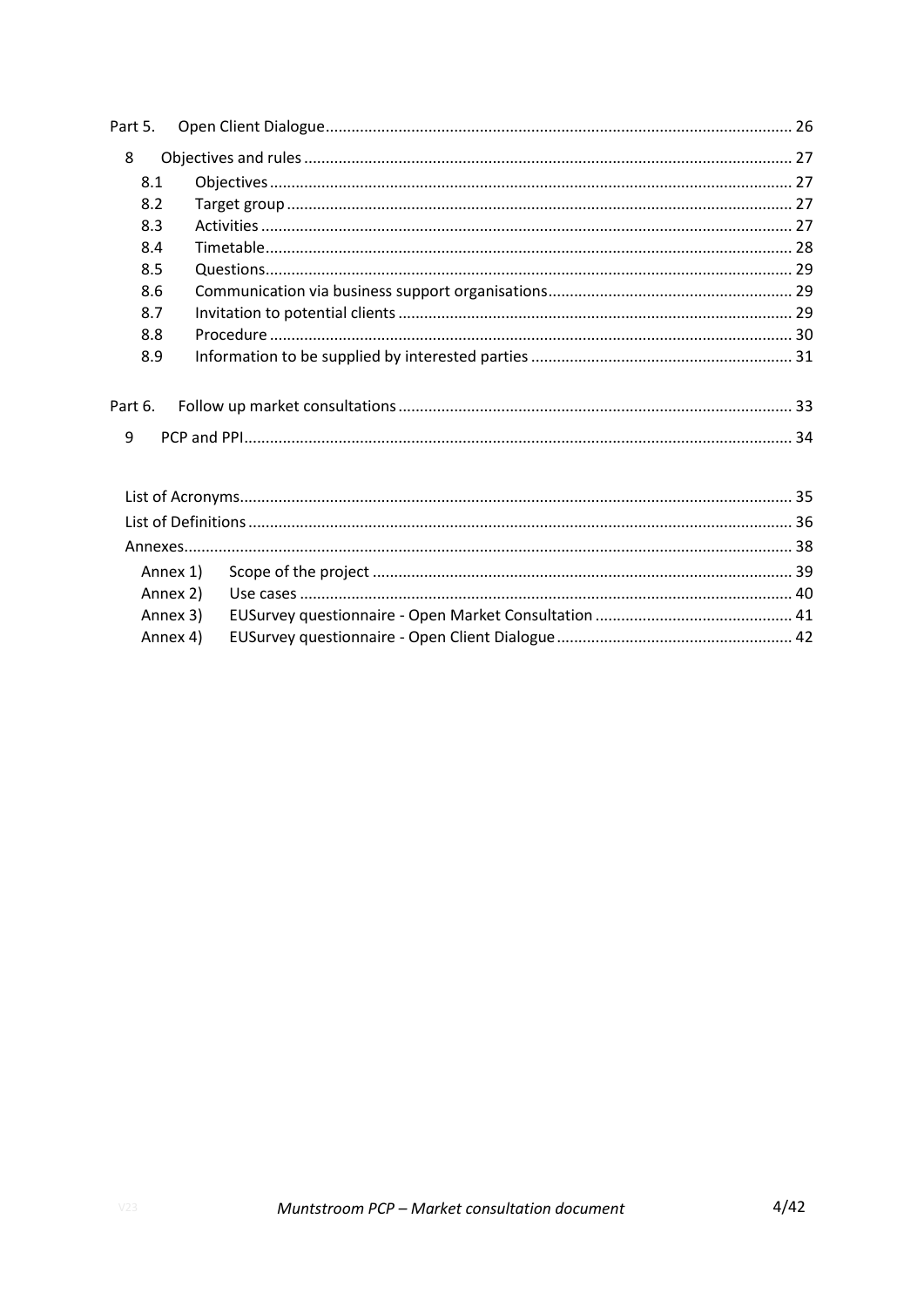## <span id="page-4-0"></span>Purpose of this document

The Muntstroom PCP is currently in phase 0. Se[e Figure 1.](#page-4-1) It started with an extensive preparation by the public buyers. Subsequently two market consultations have been prepared:

- an Open Market Consultation (OMC) to provide the Muntstroom PCP Group with a comprehensive feedback from technology suppliers and
- an Open Client Dialogue (OCD) to provide the Muntstroom PCP Group with a comprehensive feedback from potential end-users.

This document describes the objectives and the rules applicable to these two market consultations.

#### **Reading guidance**

The public buyers understand that the Muntstroom project is complex in many ways. This Market consultation document has therefore been divided in six parts that can be read separately:

- Part 1. Introduction of the Muntstroom project
- Part 2. Desired solution and desired output
- Part 3. The Pre-Commercial Procurement (PCP) approach
- Part 4. The objectives and rules of the Open Market Consultation
- Part 5. The objectives and rules of the Open Client Dialogue
- Part 6. The follow up of the two market consultations

#### **Relation between OMC and OCD**

**Please note:** Although the rules and background information of both the OCD and OMC are similar, as they are conducted in the context of the Muntstroom PCP, the questions addressed and feedback required differ due to the nature of the participants, their particular interest and roles.



<span id="page-4-1"></span>*Figure 1: the different phases of Innovation procurement*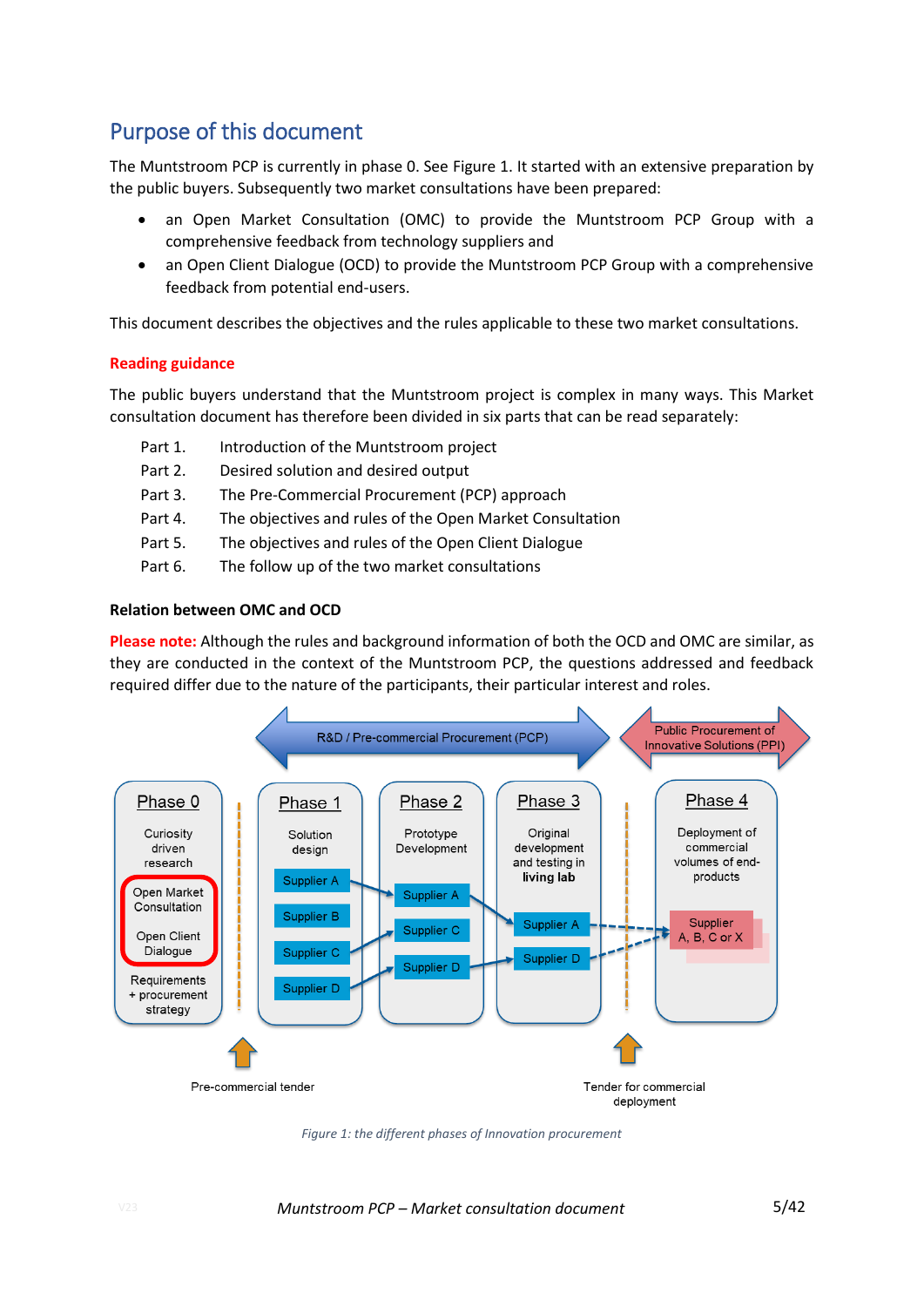# <span id="page-5-0"></span>Part 1. Introduction of the Muntstroom project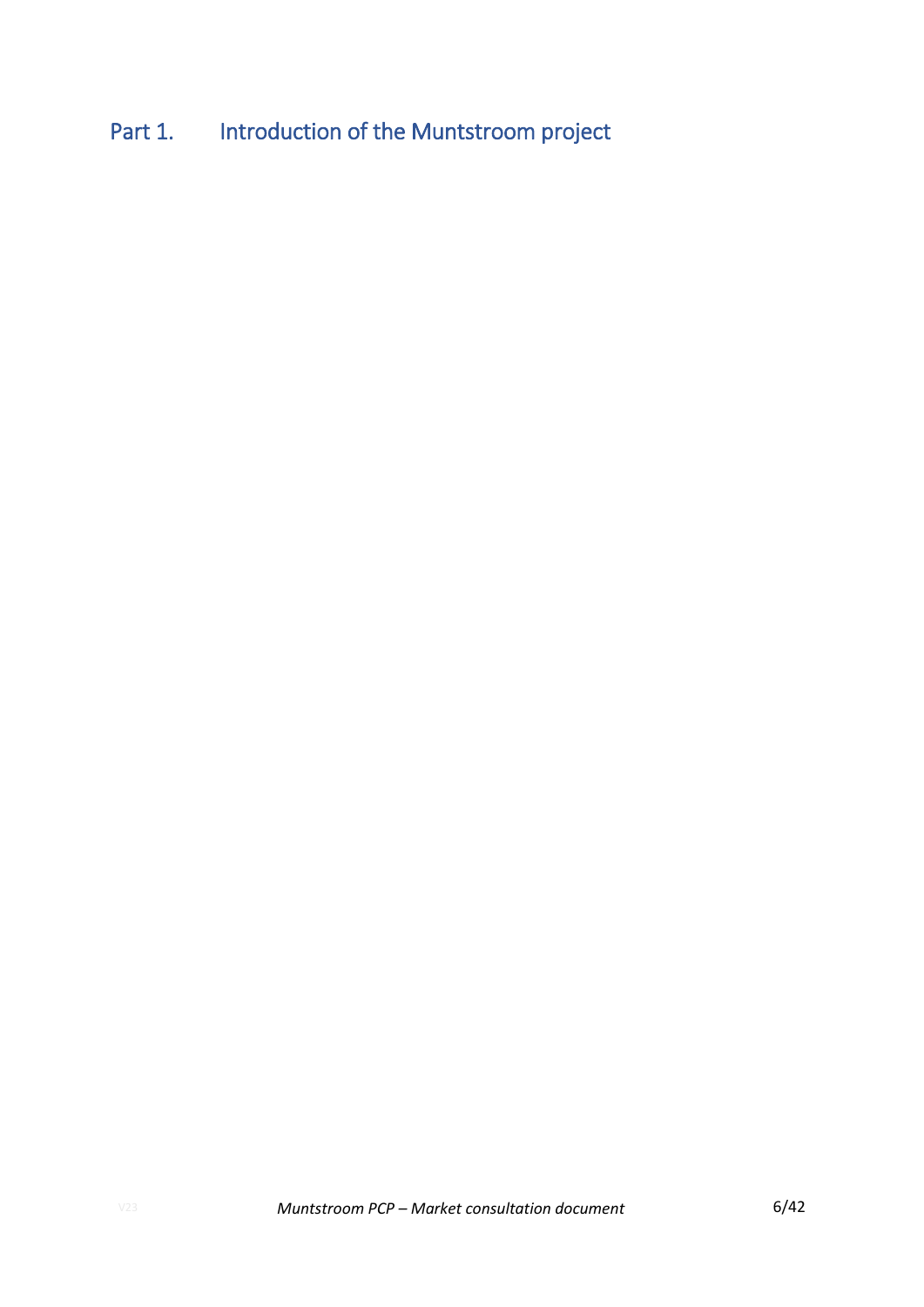## <span id="page-6-0"></span>1 General introduction

The Muntstroom PCP is a pre-commercial procurement (PCP) that aims at developing and testing an integrated end-to-end solution for monitoring people flow. The project is a result of a project call by Innoviris<sup>2</sup> for Smart Mobility Living Labs in the Brussels-Capital Region (BCR).

### **The Muntstroom PCP group / public buyers**

Four public partners submitted a joint proposal, being:

- 1. Public transport operator STIB-MIVB
- 2. Brussels Regional Informatics Centre CIRB-CIBG
- 3. Regional authority Brussels Mobility
- 4. Regional agency Parking Brussels

#### **Assistance providers**

The proposal was accepted by the Government of the Brussels-Capital Region in 2019. As a result, the project is partly funded and supported by Innoviris. The Muntstroom PCP has also been selected by the European Commission to receive support from the Eafip initiative<sup>3</sup>.

#### **Consultancy**

Via the assistance providers, the Muntstroom PCP Group is supported by two consultancy firms: Equator Law and Corvers Procurement Services b.v.

#### **Outreach group**

For the outreach of the Muntstroom project, the public buyers work together with 4 business support organisations: EASME, Agoria, BECI and hub.brussels. These parties will help with reaching out to Brussel's, Belgium's and Europe's most innovative companies. Additional they will help identifying the matchmaking needs and subsequently provide the necessary matchmaking services.

#### **Lead procurer**

The joint PCP will be conducted by STIB-MIVB as lead procurer in representation of the Muntstroom PCP Group under Belgian law.

### **Budget**

The foreseen budget for co-financing the R&D is maximum  $\epsilon$  500.000.

NB. This budget does not include the possible future public procurement of the to be developed solutions (PPI), as a result of this PCP.

 $2$  The Brussels institute for encouraging scientific research and innovation

<sup>&</sup>lt;sup>3</sup> European Assistance for Innovation Procurement initiative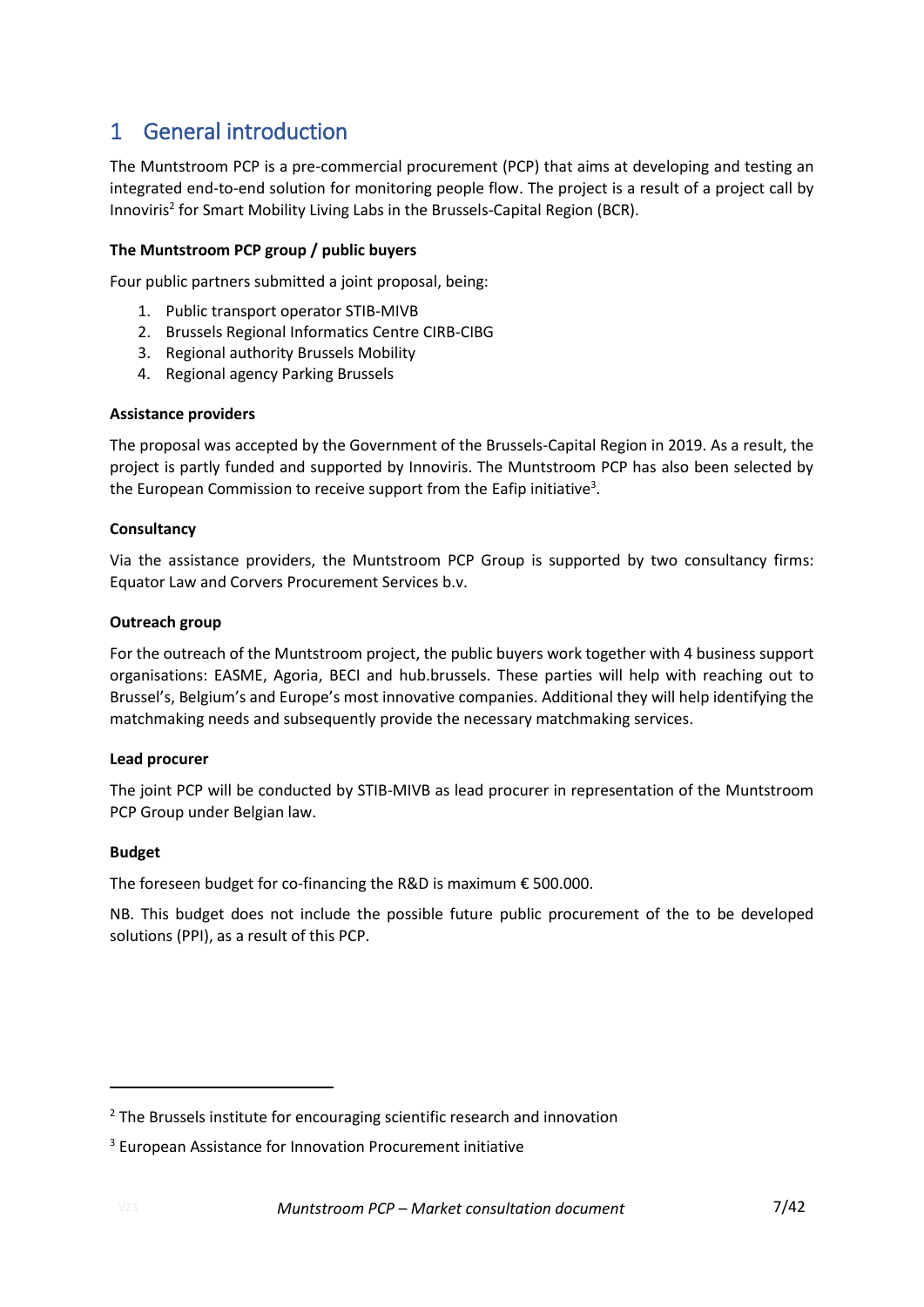## <span id="page-7-0"></span>2 The people flow-challenge

### <span id="page-7-1"></span>2.1 Walking in Brussels

We walk a lot in Brussels, even more than in many similar European cities. Yet moving around on foot is seldom considered to be a pleasure and it sometimes seems like an obstacle course. The pedestrian mode has been for a long time largely neglected in the mobility policy.

However, since 2012 the position of the pedestrians has been reinstated with the Pedestrian Plan and the Accessibility Plan for the road and public space (PAVE) which outlined actions to make roads and public spaces in Brussels more accessible to pedestrians. (source: Good Move, 2017).

### <span id="page-7-2"></span>2.2 An automated people flow monitoring system

A next step for Brussels pedestrians is to understand how people are using the city in daily life. This is the key for creating effective, efficient places to live and work. Big Data solutions can help with this. The objective of this PCP is therefore to develop and test an automated people flow monitoring system for the counting, positioning & routing and managing of people flow.

During the development of the desired solution three guiding principles should be taken into account:

- 1. The sharing of data should create an added value for all users
- 2. The Muntstroom solution should "follow the river, but not the little droplets".
- 3. The intelligence and innovation need to be, in particular, in the platform and not in the sensors.

### <span id="page-7-3"></span>2.3 Expected novelties

As part of the PCP-phase 0, an Open Market Consultation is organised in order to get an overview of the (partial) solutions that already exists. For the moment, the Muntstroom PCP Group has identified the following novelties:

- The combination of outdoor and indoor monitoring of people flow (in one single integrated system);
- The modularity: the potential to progressively create a wider sensors network;
- Users that install Muntstroom-sensors should remain owners of their raw sensor data;
- Smart access to support different business models for different types of end-users (public /private, with(out) own sensors, …);
- The combination of open source and proprietary technologies:
- The need for one end-to-end solution (sensor, data platform, analytics, smart access,..);
- A market driven People Flow-data standard.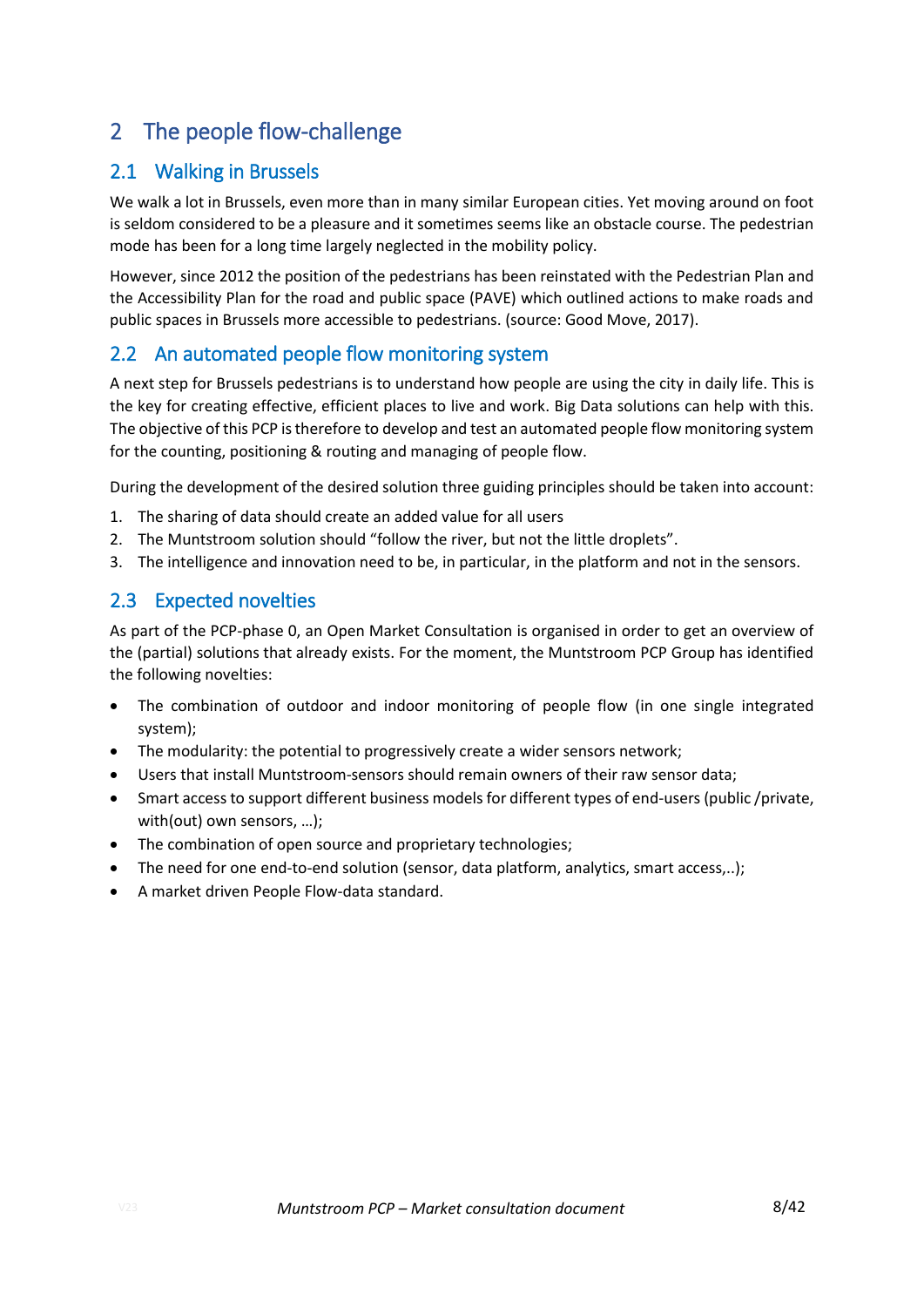### <span id="page-8-0"></span>2.4 Expected benefits

The information obtained from the people flow monitoring is extremely useful for both public organisations, private organisations and not-for-profit organisations. The data, which represents e.g. the volume of pedestrians or people in an area, can be used:

- to encourage the pedestrian mode:
	- o to assess and address obstacles associated with walking
	- o to assess and respond to current needs and future demands for pedestrian infrastructure
	- o monitor and evaluate the impact of pedestrian infrastructure investments
- to improve combined mobility:
	- $\circ$  to monitor and evaluate the accessibility and compatibility with different mobility modes
	- o to create a better overview of the total customer journey
	- o to elaborate a piece of the Mobility as a Service (MaaS)-data-puzzle
- to monitor and evaluate the impact of events
- as input for emergency response planning
- to stimulate the (re)use of public data. For instance by students, start-ups and businesses that want to develop mobility apps, or for businesses to determine property values, security needs and staffing requirements.

Businesses can also use the people flow-data to attract potential customers. Or to better inform clients from outside (e.g. tourists) about how to best arrive at their destination by foot.

Last, but no least, because the users with sensors stay owner of the produced raw sensor-data, they decide themselves about what is done with it. This reduces the necessity to purchase data from, and become dependent on, third parties.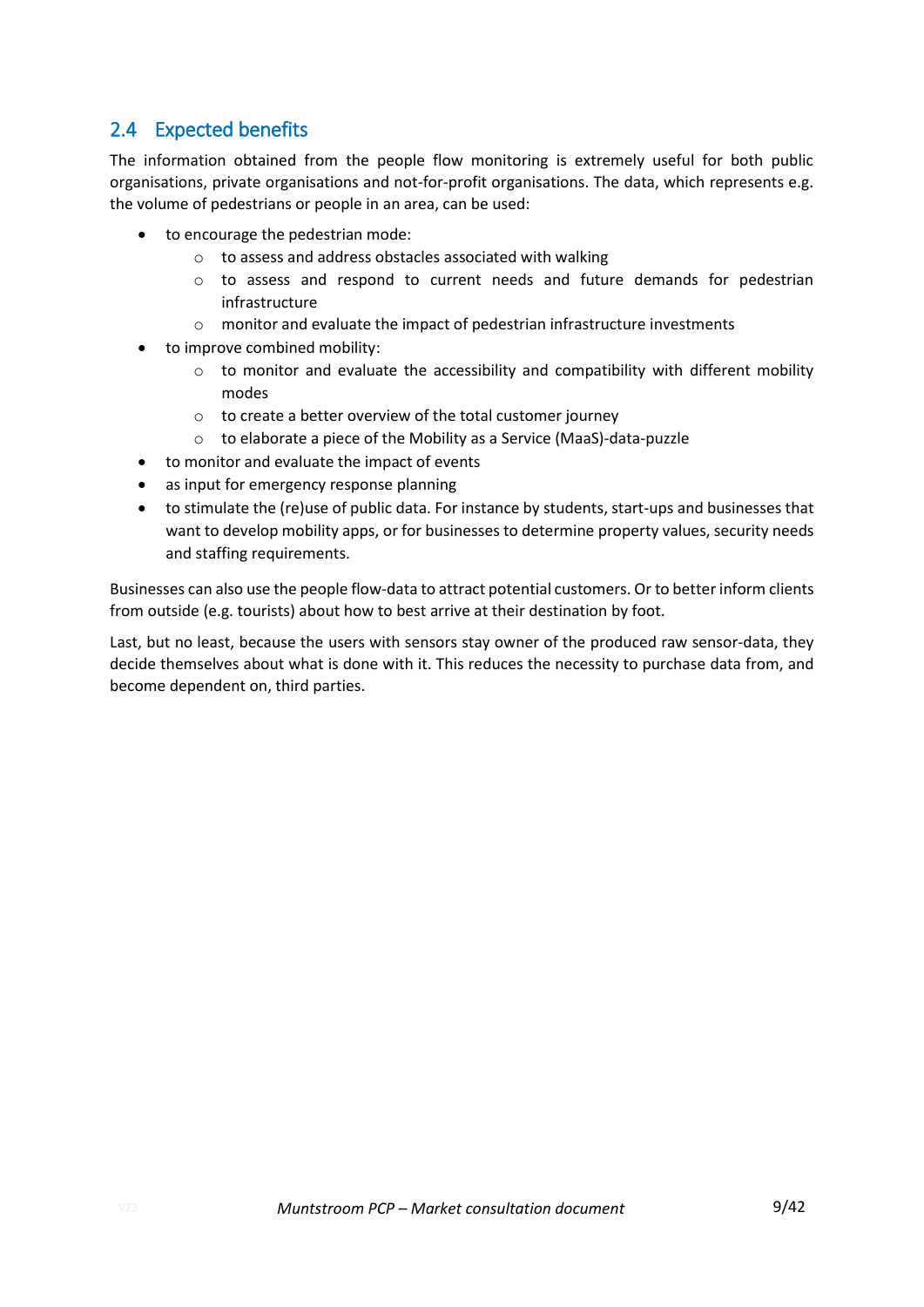# <span id="page-9-0"></span>Part 2. Desired solution and desired output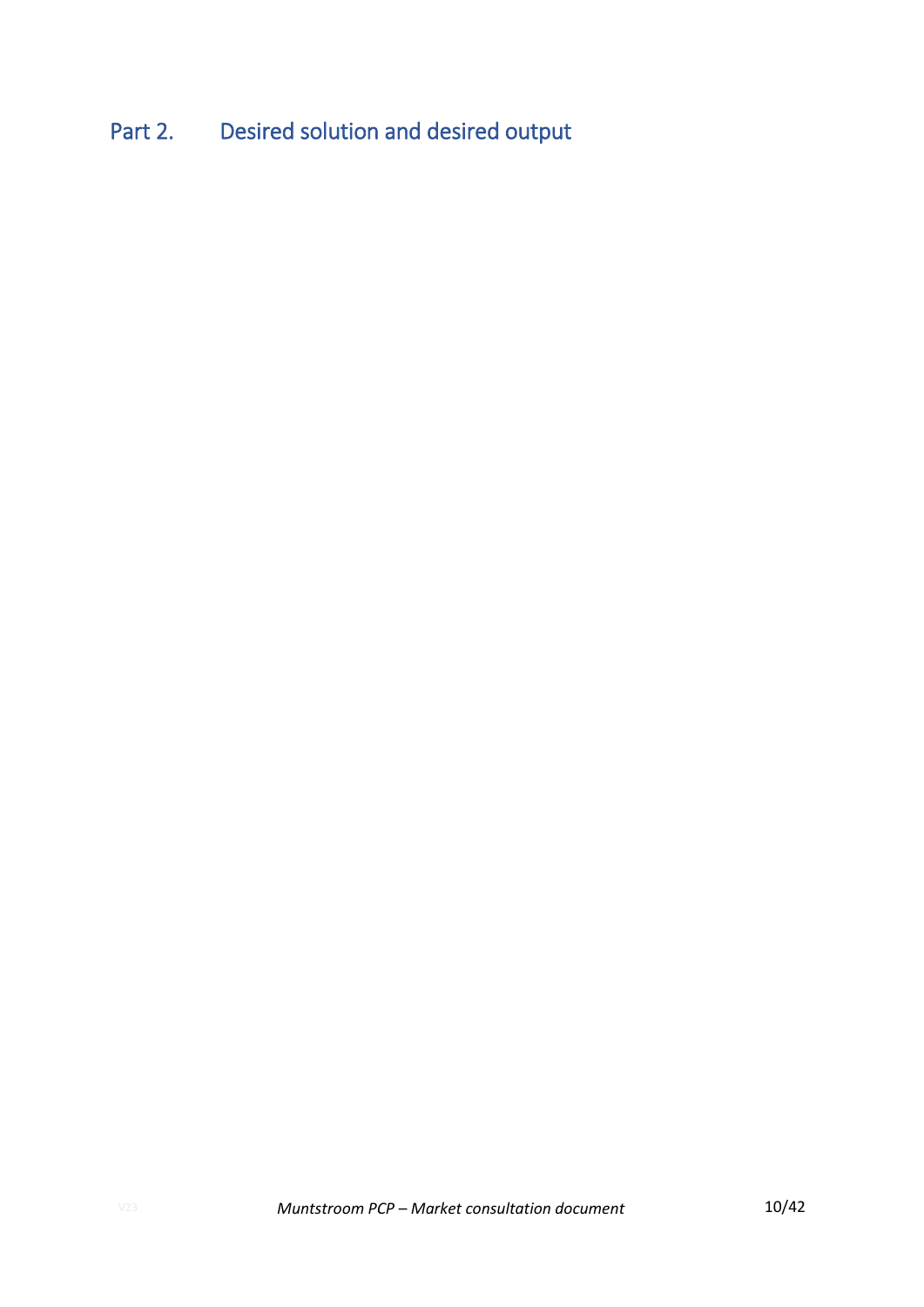## <span id="page-10-0"></span>3 Desired solution and output

To shape the pedestrian monitoring system, the general idea is to design and test a system that is designed to 1) capture, 2) communicate, 3) store, 4) process 5) analyse and 6) provide smart access to people flow data. These aspects are visualised in [Figure 2](#page-10-1) and [Figure 3](#page-11-0) and are further elaborated in [Annex 1\)](#page-38-0) [Scope of the project.](#page-38-0)

### **Desired output**

The expected output of the desired system consists of

- 1) Visualisations of the People Flow-data
- 2) People Flow-data sets (Open Data and on-demand data sets)
- 3) Support for routing.

This under the following conditions:

- a) Compliance with the sharing conditions of both public and private data sources
- b) The output responds to the use cases
- c) The system supports different business models
- d) End-to-end compliance with the regulation on Data Protection
- e) Different users can have different (levels of access to) information

Ad b) The uses cases are elaborated in chapter [4](#page-12-0) [Use cases](#page-12-0) and [Annex 2\)](#page-39-0) [Use cases.](#page-39-0)

Ad c) In the PCP we want to test this technology. Elaborating the business models themselves is NOT part of the project. Nor is the producing and/or selling of sets of data.



<span id="page-10-1"></span>*Figure 2: Data architecture of the desired solution*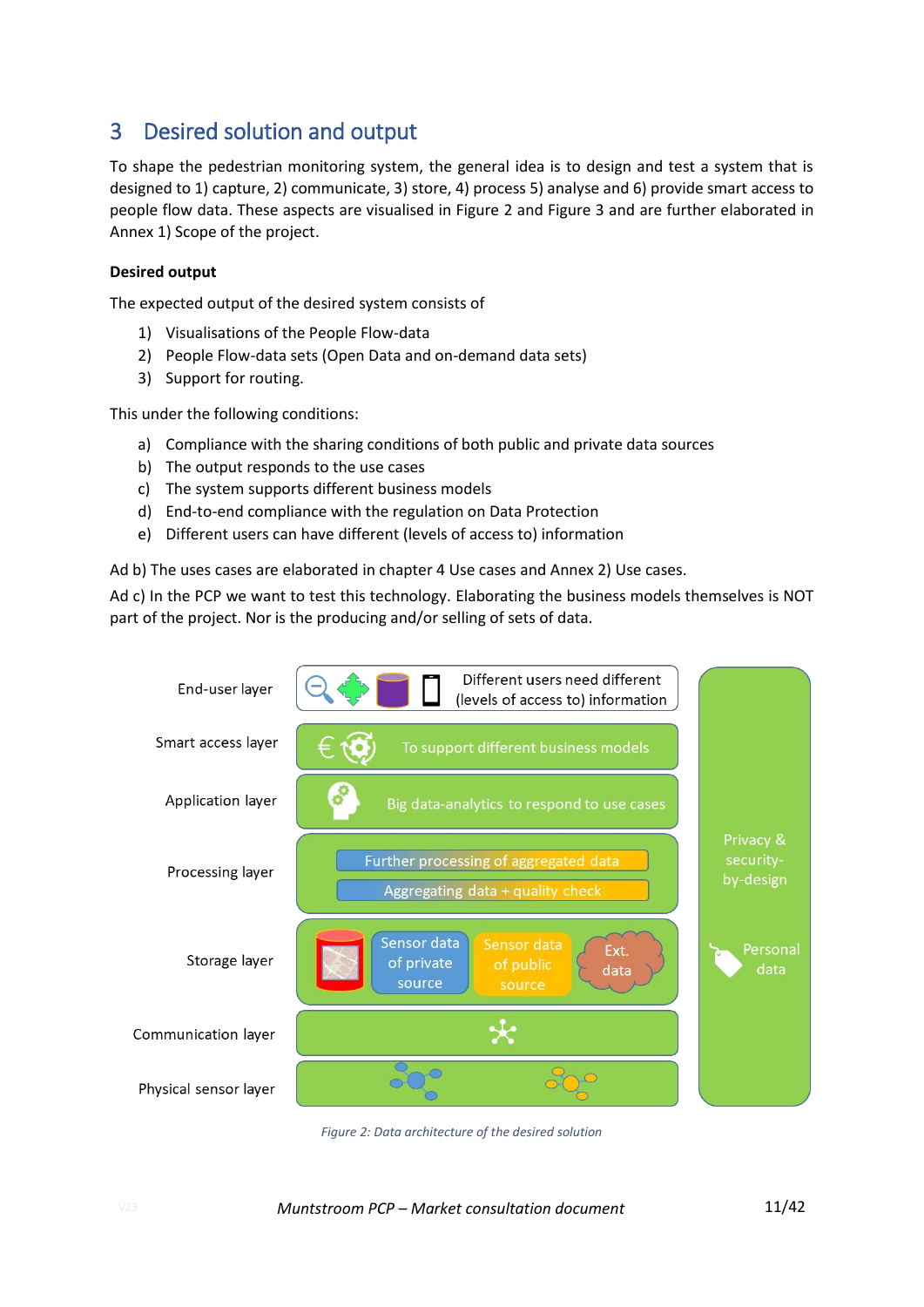

<span id="page-11-0"></span>*Figure 3: Visualisation of the desired solution*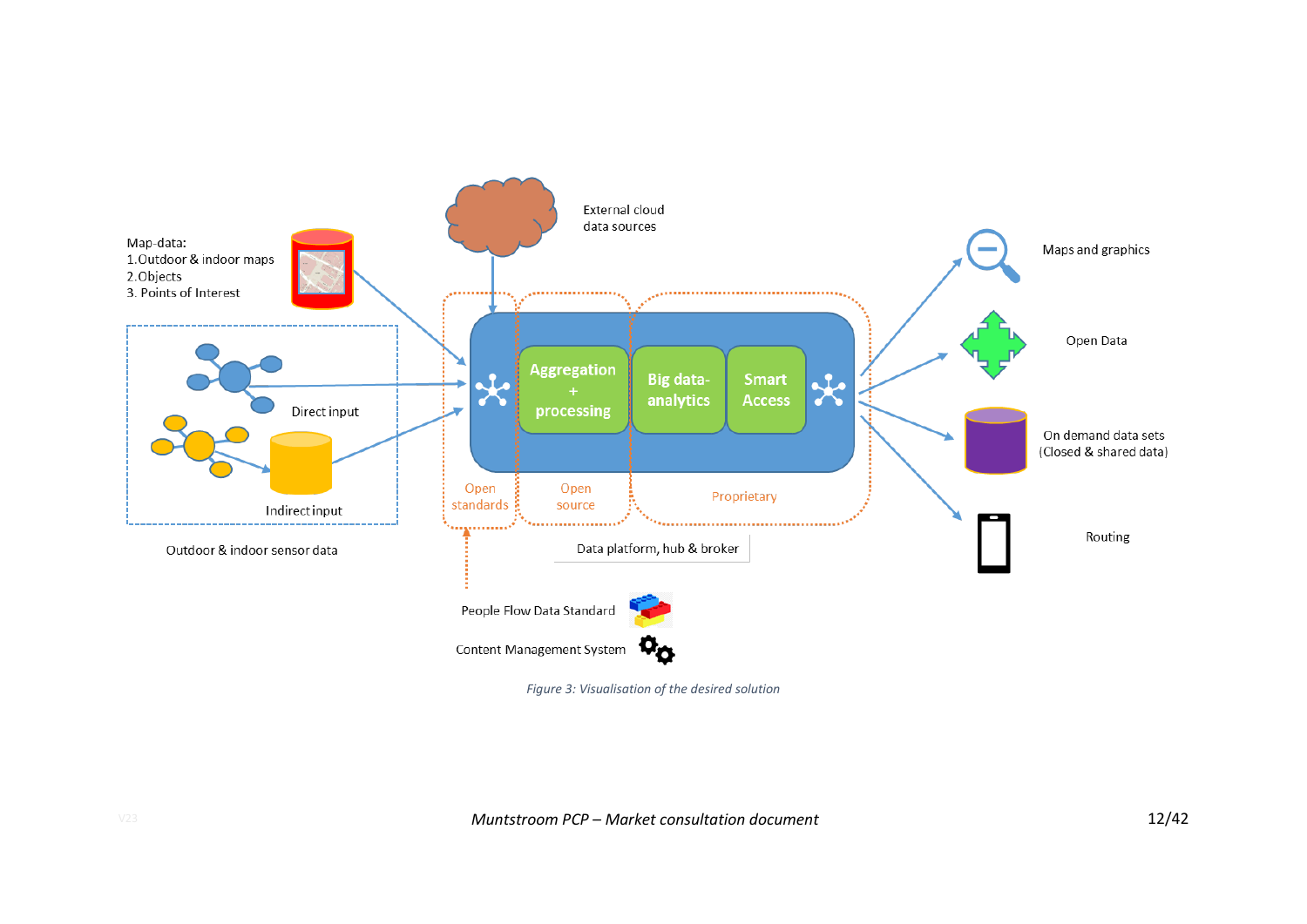## <span id="page-12-0"></span>4 Use cases

To keep the end in mind: the output of the desired system should respond to the following use cases. This will be tested during the Living Lab-phase (PCP-phase ). More information in [Annex 2\)](#page-39-0) [Use cases.](#page-39-0)

|           |                                          |    | Use case                                                                  | <b>Subject</b>                                                                                                                |
|-----------|------------------------------------------|----|---------------------------------------------------------------------------|-------------------------------------------------------------------------------------------------------------------------------|
| Analytics |                                          | 1. | Pedestrians analytics                                                     | Understanding "the" pedestrian.                                                                                               |
|           |                                          | 2. | Analysis on reasons of<br>movements                                       | Understand why pedestrians move around.                                                                                       |
|           |                                          | 3. | Event analytics                                                           | Understanding the behaviour of pedestrians that<br>visit events (specific zones and specific time<br>horizon).                |
|           | <b>THE</b><br>mmm<br><b>MTYRYTYRYTYR</b> | 4. | Crowd analytics: security                                                 | Understand and react to security issues.                                                                                      |
|           |                                          | 5. | Crowd analytics: COVID                                                    | Understand and react to social distancing issues.                                                                             |
|           | ılı.                                     | 6. | Mobility hub<br>analytics:<br>usage of specific public<br>transport lines | Quantify<br>onboardings,<br>the<br>alighting,<br>people<br>onboard and interchanges.                                          |
|           |                                          | 7. | Mobility hub analytics:<br>transfers                                      | Understand how travellers transfer between public<br>transport lines.                                                         |
|           |                                          | 8. | Asset management                                                          | Understand how pedestrians / travellers make use<br>of assets.                                                                |
|           |                                          | 9. | Commercial analytics:<br>Shopping policy and<br>research                  | Understand the vitality of a street, its commercial<br>attractiveness and the commercial potential of a<br>specific location. |
|           |                                          |    | 10. Commercial analytics:<br>Individual shop                              | Understand the relation between the people flow<br>and individual marketing strategies.                                       |
|           | 10r                                      |    | 11. Traffic light analytics                                               | Understand the impact of traffic lights on people<br>flow and indicators e.g. safety.                                         |
|           |                                          |    | 12. PMR routing: Wheelchair                                               | Defining and testing step-free routes.                                                                                        |
| Routing   |                                          |    | 13. PMR routing:<br>Partially sighted person                              | Defining and testing the routing of a partially<br>sighted person.                                                            |
|           |                                          |    | 14. Indoor routing:<br>Subsurface                                         | Defining and testing routing within underground<br>corridors.                                                                 |
|           |                                          |    | 15. Indoor routing: Building                                              | Defining and testing routing within a building.                                                                               |
| Access    |                                          |    | 16. Smart access                                                          | Testing the technologies to support different<br>business models.                                                             |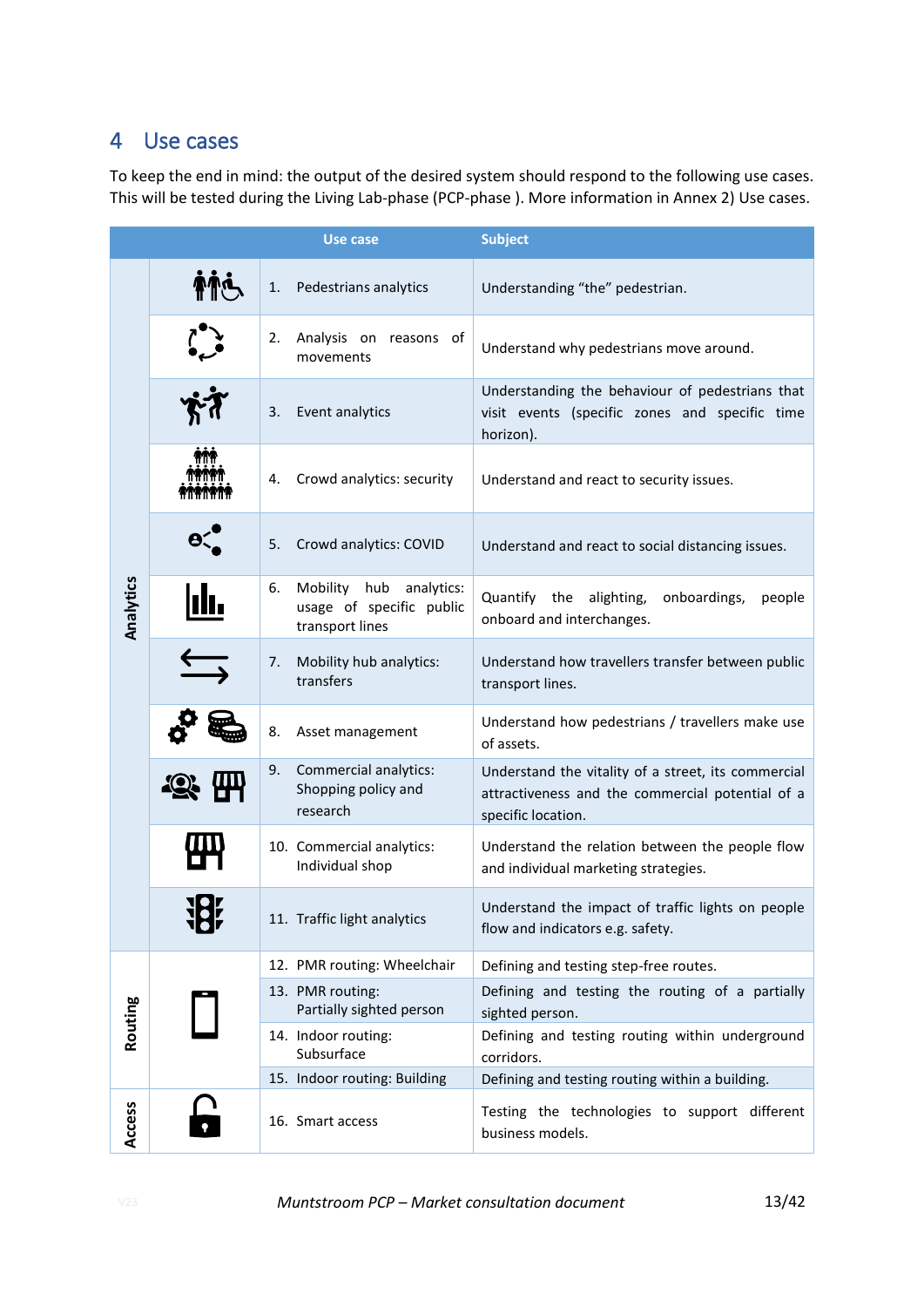## <span id="page-13-0"></span>Part 3. Pre-Commercial Procurement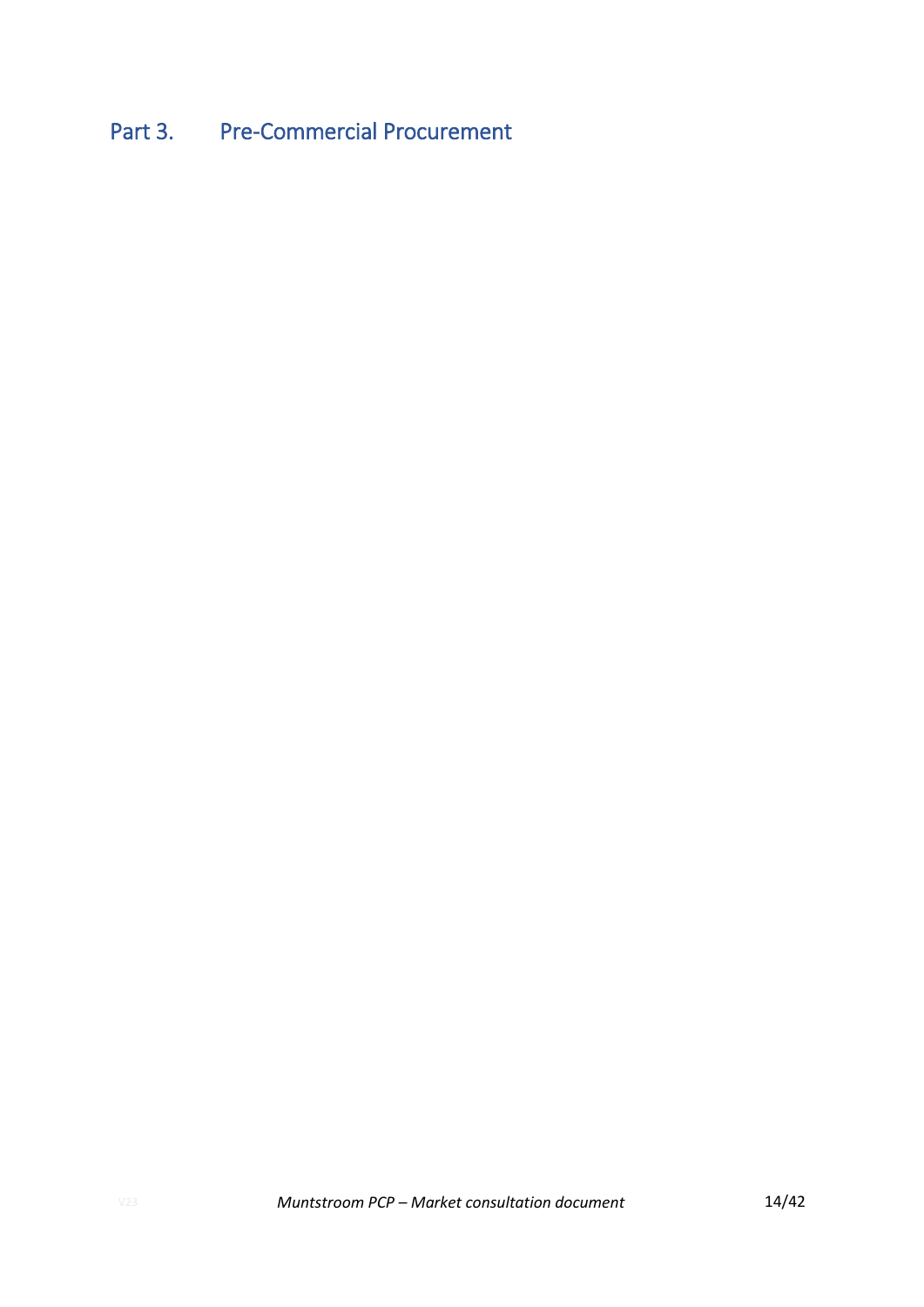## <span id="page-14-0"></span>5 The theory

### <span id="page-14-1"></span>5.1 Why

Innovation procurement happens when public procurers procure the development (PCP) or deployment (PPI) of pioneering innovative solutions to address specific mid-to-long term public sector needs. This approach has different advantages, for both public, private parties and for the intended users. It helps:

- 1. to encourage and focus innovation by the private sector.
- 2. to support breakthrough innovation, in collaboration with the end users.
- 3. to facilitate the smoother adoption of innovations, notably in a highly regulated sector such as transport.
- 4. to speed up the creation of customer benefits from innovation.
- 5. to share risk-benefit under market conditions between public buyers and private parties
- 6. use public expenditure more effectively

### <span id="page-14-2"></span>5.2 How to procure innovation

Pre-Commercial Procurement (PCP)<sup>4</sup> is the procurement of R&D of pioneering innovative solutions, before they are commercially available. See the relation with the TRL-levels i[n Figure 4.](#page-15-0)

### **Competitive development in phases**

Pre-Commercial Procurement (PCP) is a specific approach to procure R&D services that involves competitive development in phases, risk-benefit sharing under market conditions, and where there is a clear separation between the PCP and the deployment of commercial volumes of end-products (potential follow-up PPI).

### **Evaluation per phase**

A PCP consists of 3 competitive phases of solution design, prototype and piloting. See [Figure 5.](#page-15-1) To deliver the R&D services, suppliers/technology vendors are awarded a public framework agreement and phase contracts. Only those suppliers/technology vendors evaluated as successful after each phase will be requested a proposal for the next phase. Those suppliers/technology vendors who are evaluated as satisfactory or lower will not pass to the next PCP phase, thus their framework agreement will be terminated.

Each PCP phase has a maximum budget allocated and payments are made based upon the results of an evaluation after each phase, by an evaluation committee. In the last phase, ideally a minimum of two solutions will be tested and demonstrated in an operational environment.

### **Follow-up of a PCP**

When a PCP is completed successfully, the developed solution can be procured during phase 4. This is a separate step that requires a new tender which is open again for all technology vendors.

<sup>&</sup>lt;sup>4</sup> For more information please consult the eafip toolkit and **www.eafip.eu.**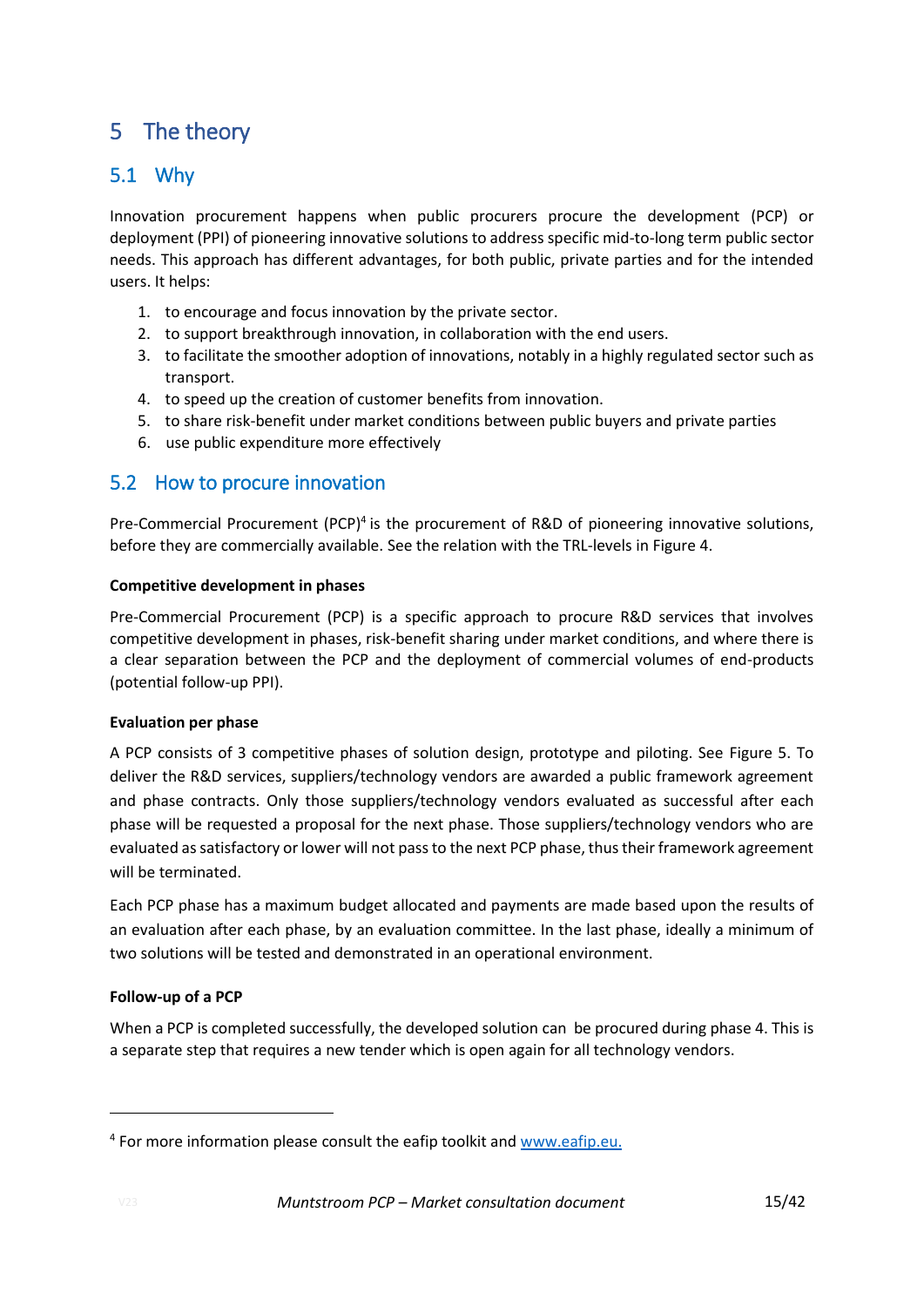

*Figure 4: The relation between TRL levels and the phases of an Innovation Procurement*

<span id="page-15-0"></span>

<span id="page-15-1"></span>*Figure 5: the different phases of an Innovation procurement (PCP+PPI)*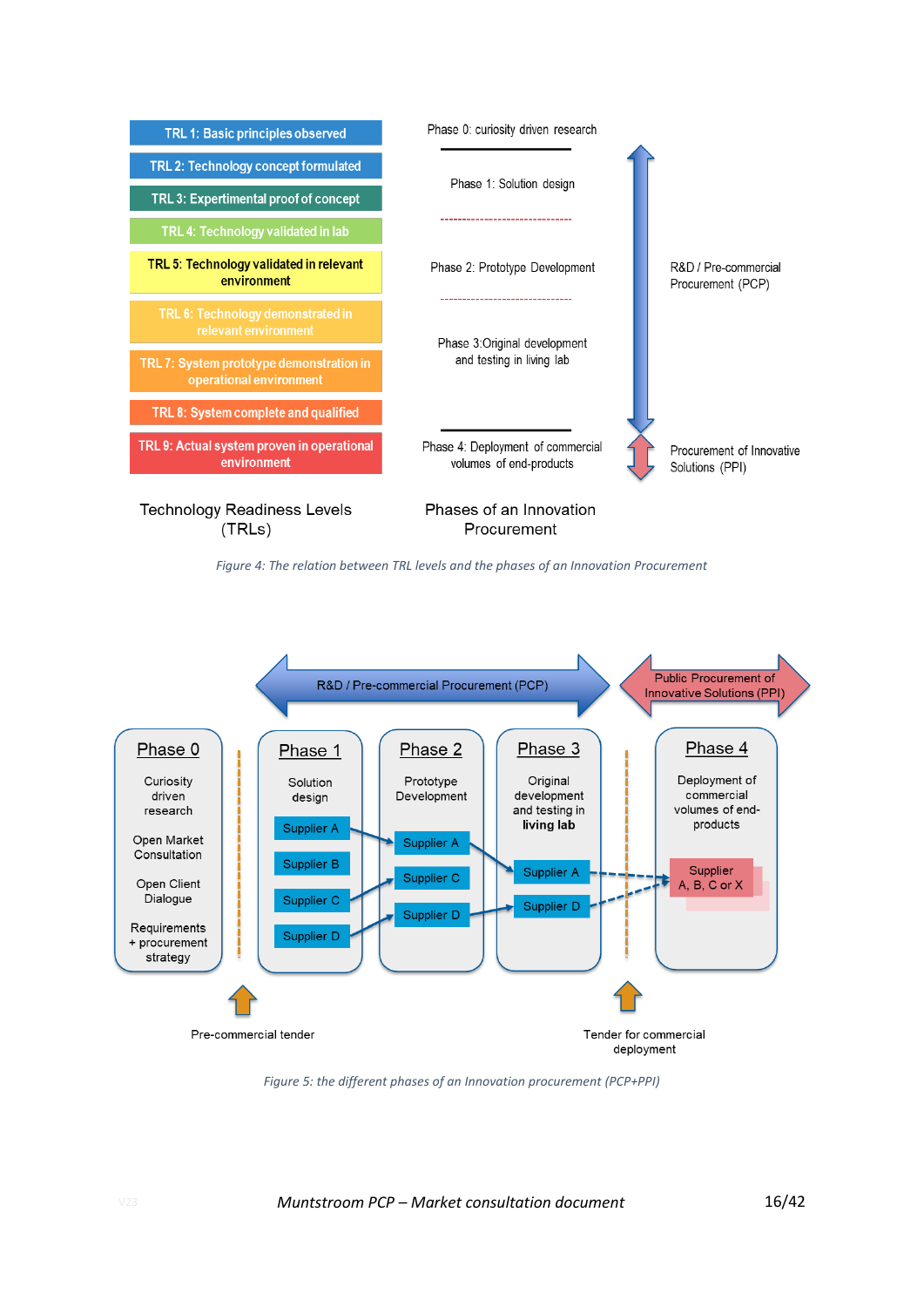## <span id="page-16-0"></span>6 Muntstroom PCP in practice

When you combine the content of chapters 3, 4 and 5 a preliminary description of the foreseen PCPprocess can be made.

### <span id="page-16-1"></span>6.1 Why

Through applying the PCP procedure, aimed to the provision of R&D services, the Muntstroom PCP group aims to:

- 1. pull a radical breakthrough from the market to identify innovative Big data technologies for the monitoring of multi-faceted people flow.
- 2. allow the sharing of risks and benefits between the public buyers and market parties

### <span id="page-16-2"></span>6.2 End results

At the end of the Muntstroom PCP, the Brussels Capital Region should have:

- 1. Specifications of technology platform
	- a. Specifications of the technology (interfaces, security, privacy, data quality, ..)
	- b. Output and functional requirements (i.a. about open and shared Data)
	- c. Final test scripts
- 2. 2 working solutions (Technology Readiness Level =8)
- 3. Agreement upon a people flow data standard
- 4. Elaborated and adapted use cases

### <span id="page-16-3"></span>6.3 Budget for co-financing

The Public Buyers are committed to co-finance the R&D to a maximum of  $\epsilon$  500k (in total, for all suppliers and all 3 PCP-phases).

*In the Open Market Consultation questionnaire<sup>5</sup> questions are included for the Muntstroom PCP group to understand e.g. how this budget could be split over the PCP-phases and which part of the total R&Dcosts market parties would be willing to finance themselves.*

### <span id="page-16-4"></span>6.4 PCP-phases

The Muntstroom PCP will be divided in three competitive phases:

### **PCP-phase 1: Solution Design**

Phase 1 covers the design of solutions for data collection, combination, sharing, analysis and access system, including its specifications to set up the Living Lab.

The functional specifications should explain how to collect data, enrich data, store data on premise or in the cloud, analyse data and convert the data into information with a set of standard tools to optimise people flow management.

<sup>&</sup>lt;sup>5</sup> See [Annex 3\)](#page-40-0) EUSurvey questionnaire - [Open Market Consultation.](#page-40-0)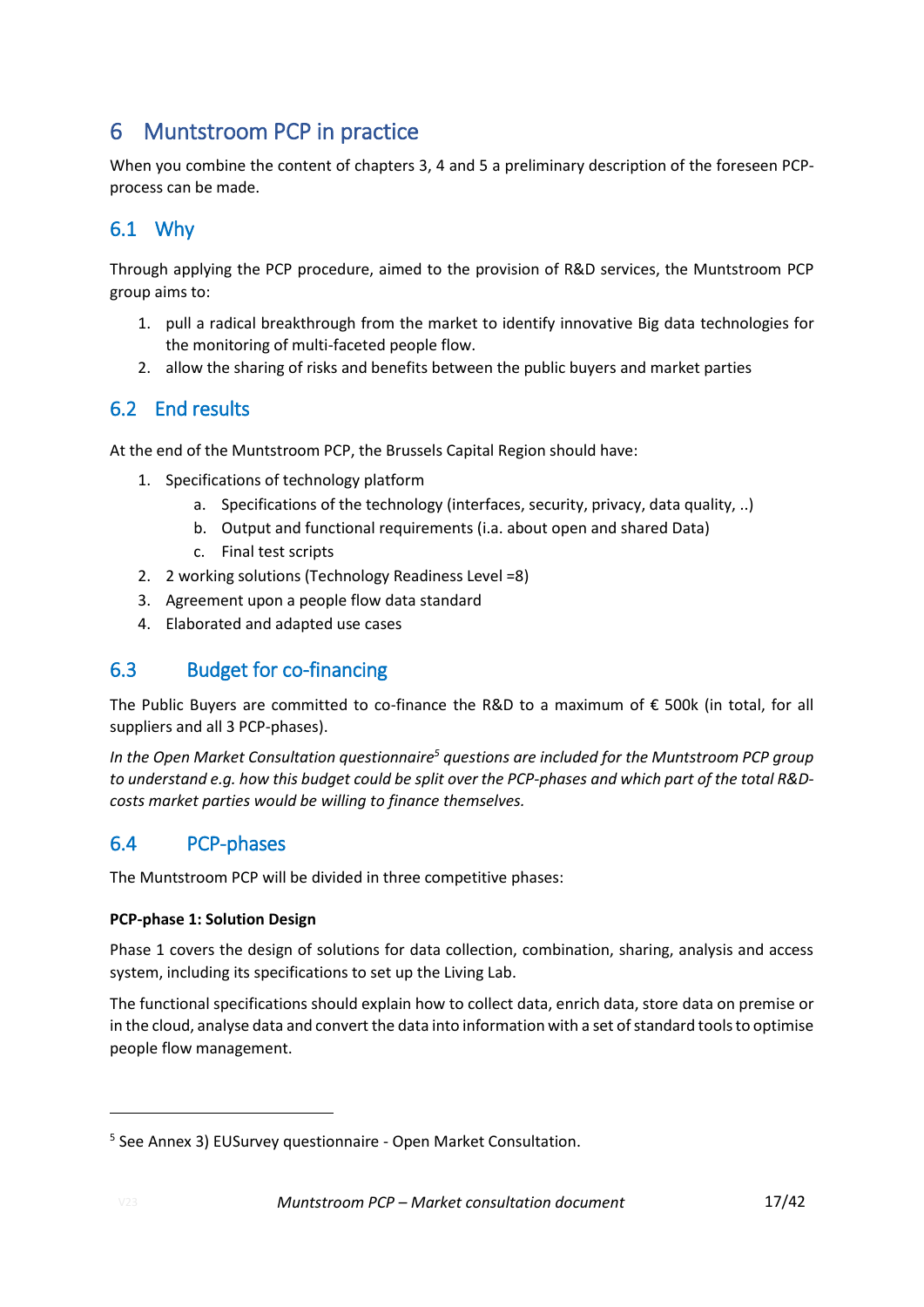The design should be useable to integrate (privacy and security by design) solutions for different endusers during the Living Lab-phase (PCP-Phase 3)

#### **PCP-phase 2: Prototype Development and Training**

Phase 2 covers the development of a machine learning model using collected and processed data.

#### **PCP-phase 3: Living Lab**

The best prototypes of phase 2 will be tested in a relevant area of the Brussels Capital Region.

Phase 3 covers demonstrating the system in the operational environment and testing the developed models on streaming data. The testing will be done in accordance with the use cases described in chapter [4](#page-12-0) and [Annex 2\)](#page-39-0) [Use cases.](#page-39-0)

### <span id="page-17-0"></span>6.5 Evaluation

After each competitive phase an evaluation takes place to assess the performance of each supplier. The end of phase reports issued by an evaluation committee will conclude which suppliers will be requested bids for the next PCP-phase.

During PCP-phases 2 and 3 the competing suppliers/technology vendors are required to collaborate with the different end-users. This interaction is also relevant to the evaluation process.

### <span id="page-17-1"></span>6.6 Proposed PCP timeline

It is envisaged that the Muntstroom PCP will start Q1 2021, and it is currently anticipated that the completion of the PCP process will take place in Q4 2022, whereby two competing technology vendors will have working prototypes in the Living Lab environment.

The Muntstroom PCP group proposes the following duration of the 3 PCP-phases:

- PCP-phase 1: 3 months
- PCP-phase 2: 7 months
- PCP-phase 3: 6 months

*If this planning is reasonable / feasible, is one of the questions of the Open Market Consultation questionnaire. See [Annex 3\)](#page-40-0) EUSurvey questionnaire - Open* [Market Consultation](#page-40-0)*.*

### <span id="page-17-2"></span>6.7 PCP related Intellectual Property Rights

The Muntstroom PCP Group foresees to receive from the PCP suppliers a royalty free non-exclusive license to use the developed technology for indefinite time. FRAND agreements will be concluded between two or three technology vendors (PCP-phase 3) and the public buyers. FRAND licensing aims to compensate the innovative companies through patent royalties so they can re-invest in next generation technologies, while allowing fair access to their technologies based on trust. The FRAND requirement facilitates wide use of standard essential patents (SEPs).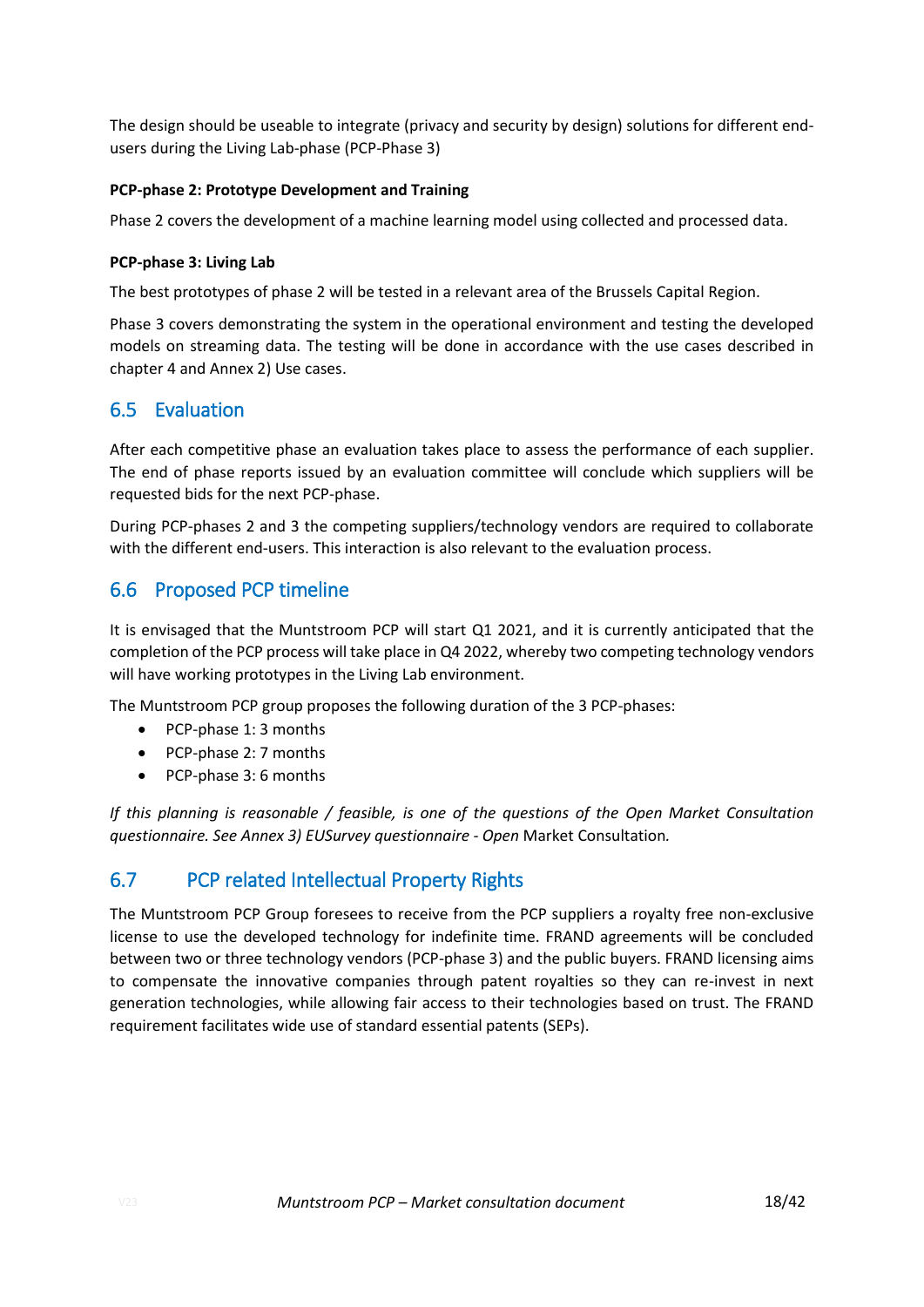# <span id="page-18-0"></span>Part 4. Open Market Consultation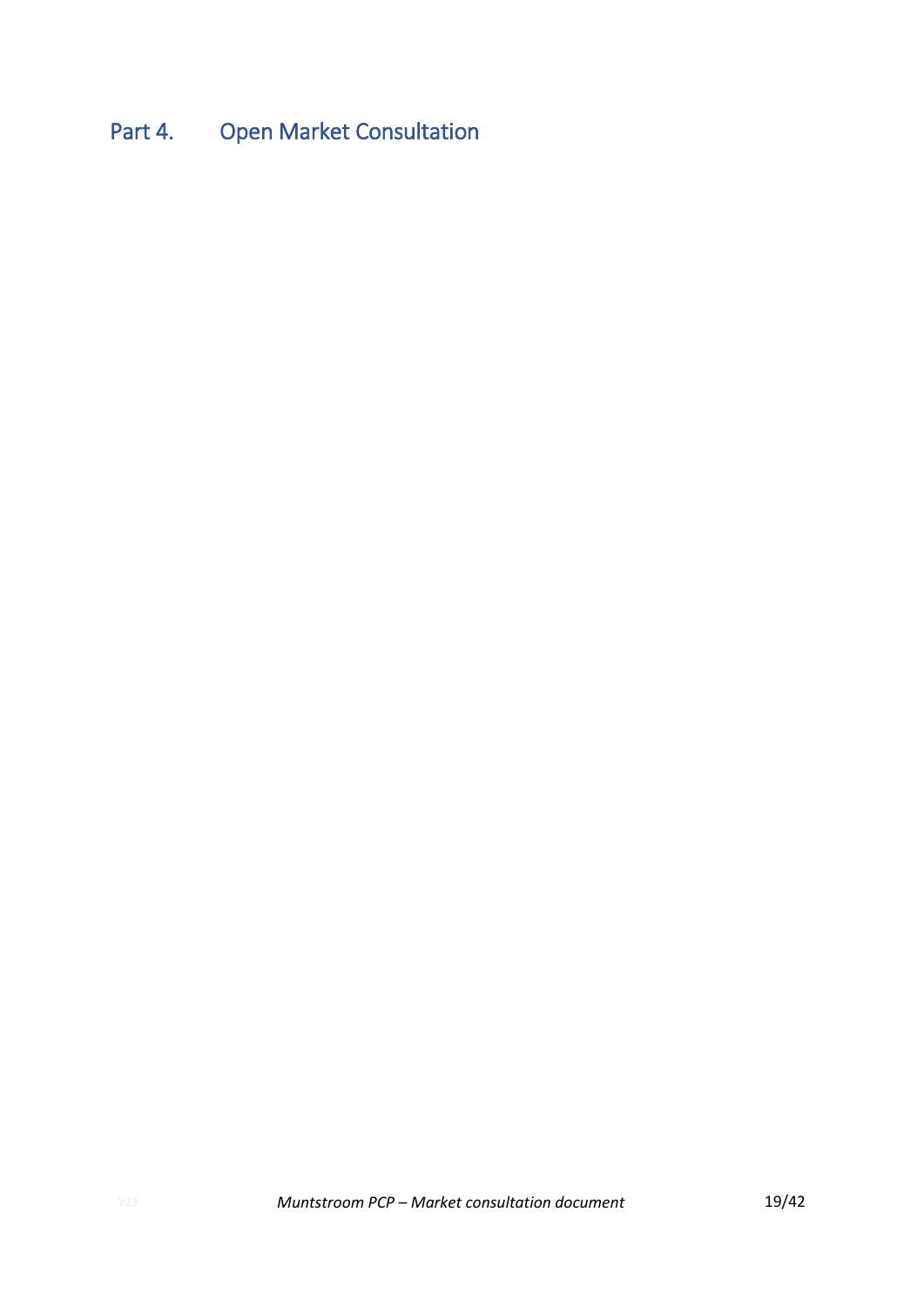## <span id="page-19-0"></span>7 Objectives and rules

This chapter describes the objectives and the rules applicable to the Open Market Consultation (OMC).

### <span id="page-19-1"></span>7.1 Objectives

The OMC has two objectives:

- 1. to inform market parties regarding the upcoming Pre-Commercial Procurement (PCP)
- 2. to obtain market parties' input on the viability of the possible future envisaged procurement plans and conditions as described in this document and annexes, with the purpose to understand the market parties' capabilities to satisfy the needs of the Muntstroom PCP Group.

About objective 1: The content of the upcoming PCP is explained in Parts 1, 2 and 3 of this Market consultation document

<span id="page-19-2"></span>About objective 2: The process of getting feedback from market parties is explained in this chapter.

### 7.2 Target group

The Open Market Consultation is widely targeting companies that could provide (elements of) the desired end-to-end solution. This regardless of the sector that companies are working in (ICT, software, hardware, analytics, security, …) and regardless how companies would like to be engaged in the PCPtender procedure (consortium, sole contractor, …).

### <span id="page-19-3"></span>7.3 Activities

The Open Market Consultation is organised in the form of different activities:

### **OMC questionnaire**

Interested market parties are requested to fill out the EUSurvey questionnaire via the link in [Annex 3\)](#page-40-0) EUSurvey questionnaire - [Open Market Consultation.](#page-40-0)

The foreseen start and end of the OMC questionnaire are shown in the timetable in § [7.4.](#page-20-0) Although the questionnaire can be terminated earlier.

As the Muntstroom PCP group wants to develop and test an integrated end-to-end solution, it has quite some questions. As most companies probably only deliver parts of the solution, it is possible to leave questions blank. Respondent can also download a PDF version of the questionnaire or save a draft. Respondents will then receive a link per email and can continue with the questionnaire when they want.

### **Sending additional information**

Any market party who desires to supply additional information may upload such information via the EUSurvey questionnaire. See the last question (last remarks).

### **OMC webinar**

On the date and time shown in the timetable in § [7.4,](#page-20-0) the Muntstroom PCP Group will organize a digital information meeting about the project. The meeting will be held via Microsoft Teams.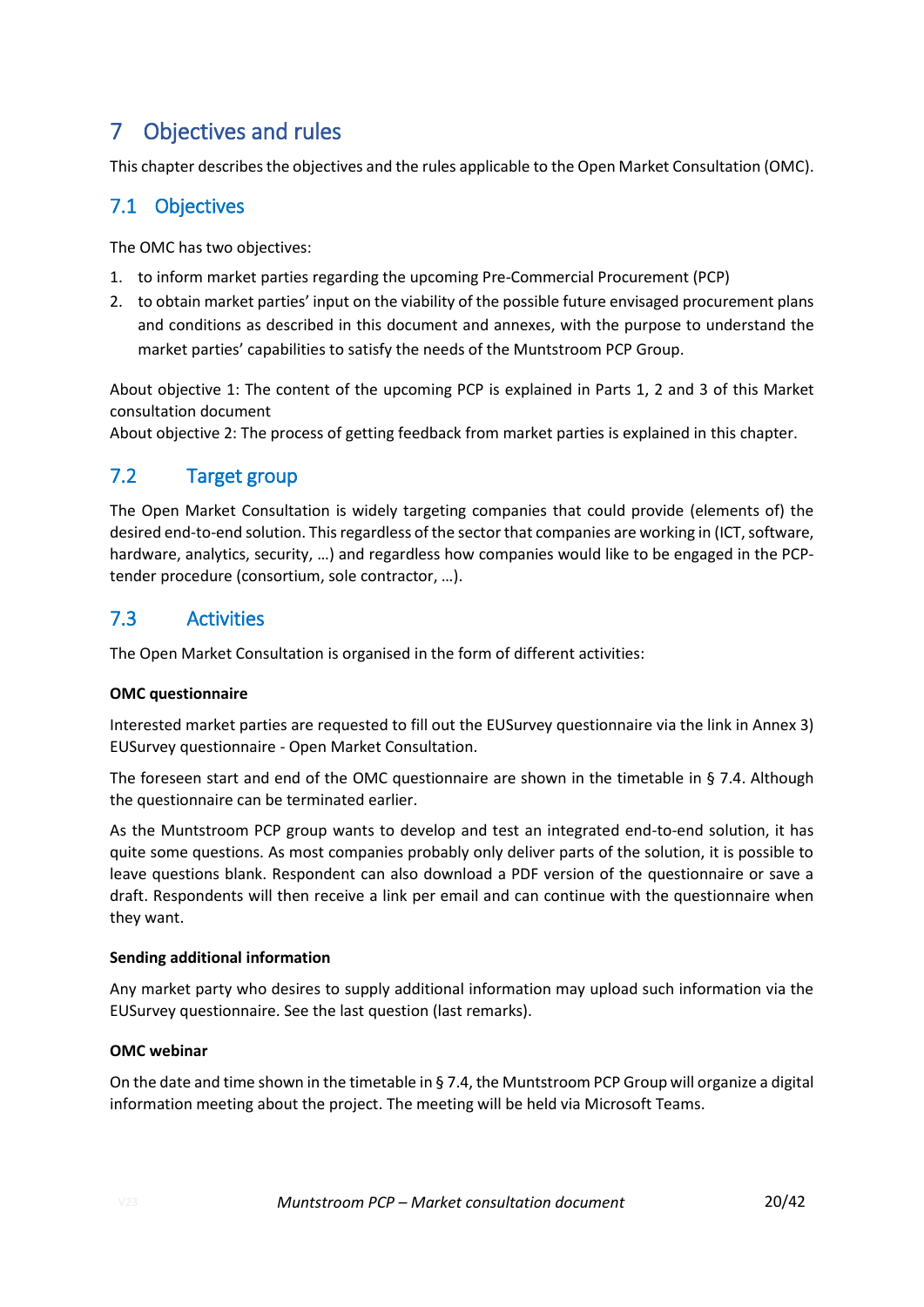If you want to be present you are requested to register no later than the date indicated in the timetable. You can register by sending an email to [muntstroom@stib-mivb.brussels.](mailto:muntstroom@stib-mivb.brussels)

NB. No party is be obliged to attend the OMC webinar, nor does participation have influence on any decision in the further PCP process. See also § 7.8.

#### **OMC-report**

After processing the questions and responses of all interested private parties, the general results and findings will be summarised and communicated widely.

### <span id="page-20-0"></span>7.4 Timetable

The timetable for the Open Market Consultation is as follows:

| Year | <b>Date</b>    | <b>Activity</b>                                                                                        |
|------|----------------|--------------------------------------------------------------------------------------------------------|
| 2020 | 4 November     | Publication of:<br>this Market consultation document<br>$1_{-}$<br>the questionnaire on EUSurvey<br>2. |
|      | 13 November    | Deadline registering for the OMC-webinar                                                               |
|      | 19 November    | OMC-webinar (from 13h-14:30 CET via MS Teams)                                                          |
|      | 20 November    | Deadline for possible questions by email from interested parties                                       |
|      | 27 November    | Final publication Q&A by Muntstroom PCP Group on project website<br>and/or EUSurvey portal.            |
|      | 4 December     | 17h CET. Deadline for answering the EUSurvey questionnaire                                             |
|      | 18 December    | Publication of OMC report.                                                                             |
|      | 28 December    | Formal closure of the Open Market Consultation                                                         |
|      |                |                                                                                                        |
| 2021 | Q <sub>1</sub> | Start matchmaking activities via private sector intermediates                                          |
|      |                | Webinars on the theory of a Pre-Commercial Procurement                                                 |
|      |                | Foreseen start of the PCP via a pre-commercial tender                                                  |
| 2022 | $Q$ 3-4        | Preliminary start of the PPI (phase 4) via a tender for commercial<br>deployment                       |

*Note 1: After having received their answers via the questionnaire, the Muntstroom PCP Group may decide to plan bilateral meetings with certain respondents.*

*Note 2. If needed, the Muntstroom PCP Group may organise additional webinars. This will be communicated via the project website<sup>6</sup> and/or EUSurvey portal.*

Please note that the Muntstroom PCP Group is entitled to adjust the timetable at all time. Furthermore, Muntstroom PCP Group is and remains entitled to unilaterally terminate the OMC for its own reasons at any time. In such a case, Muntstroom PCP Group will make the termination known the project website and/or EUSurvey portal.

<sup>6</sup> www.stib-mivb.be/muntstroom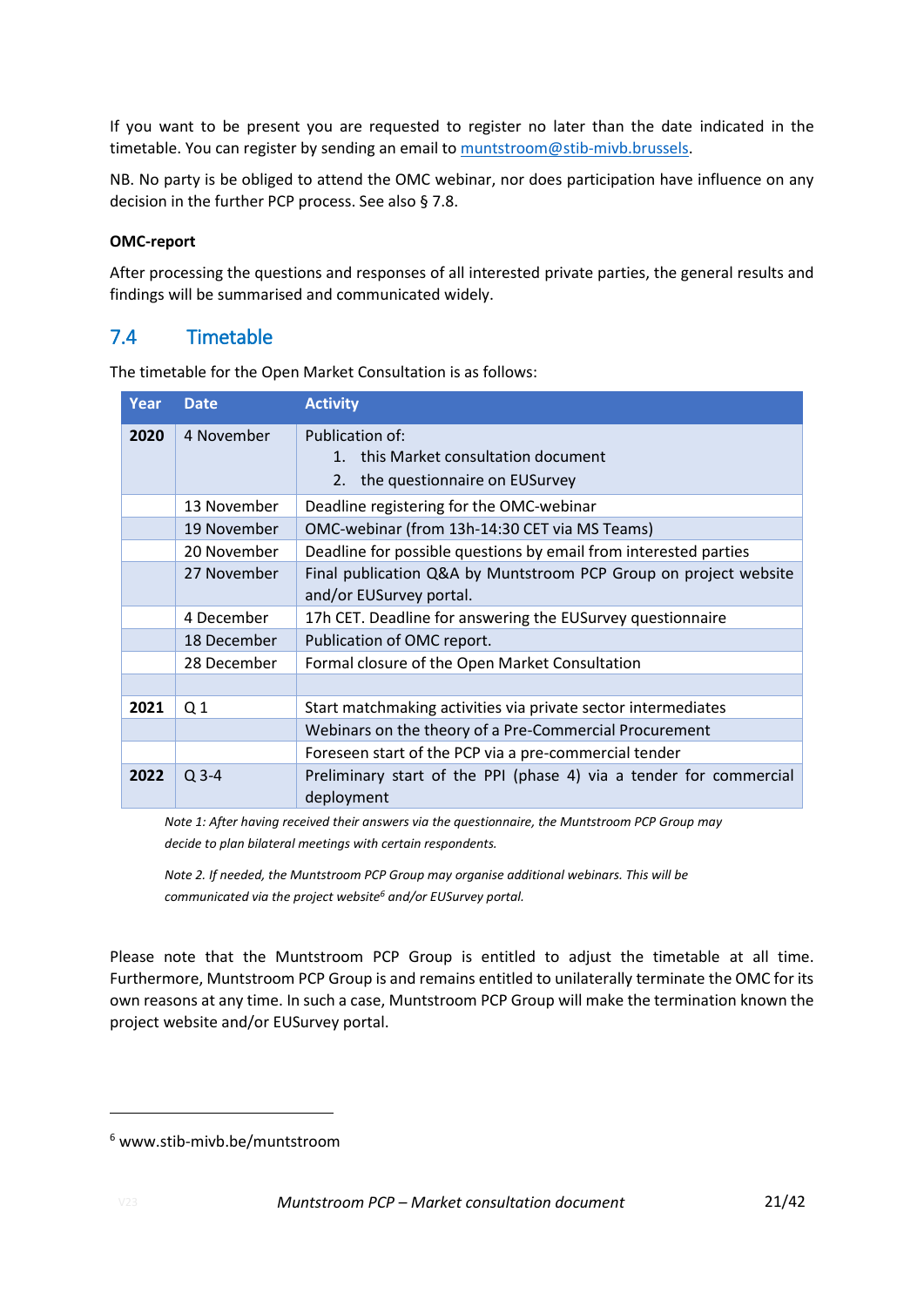### <span id="page-21-0"></span>7.5 Questions

In case the information provided in this document and annexes needs further clarification, market parties may ask questions via [muntstroom@stib-mivb.brussels.](mailto:muntstroom@stib-mivb.brussels)

The Muntstroom PCP group will anonymise, compile and summarize the questions and answers in a Q&A-document. This document will be published and updated -if needed- via the project website<sup>7</sup> and/or EUSurvey portal.

### <span id="page-21-1"></span>7.6 Communication via business support organisations

For the outreach of the Muntstroom project, the Muntstroom PCP group works together with an **Outreach-group** consisting of: hub.brussels, BECI, Agoria and EASME. These parties will help with reaching out to Brussel's, Belgium's and Europe's most innovative companies. Additional they will help identifying the matchmaking needs of the companies - if any - and subsequently provide these.

**Please note:** Any updates on the project information will be available on the project website and/or the EUSurvey portal.

### <span id="page-21-2"></span>7.7 Invitation to market parties

All interested parties are invited to take part in this OMC, regardless of their geographical location, size or governance structure.

Participation in the OMC is voluntary and non-binding and, moreover, is done by all participants on their own account and risk.

A market party cannot charge any costs to the Muntstroom PCP Group for participation in the OMC or for (re)-use of its information that is provided during the OMC in the context of a possible future procurement procedure.

In case the information provided in this document and annexes needs further clarification, market parties may ask questions via [muntstroom@stib-mivb.brussels.](mailto:muntstroom@stib-mivb.brussels)

### **EUSurvey questionnaire**

Market parties are requested to fill out the EUSurvey questionnaire via the link in [Annex 3\)](#page-40-0) [EUSurvey](#page-40-0) questionnaire - [Open Market Consultation.](#page-40-0)

The questionnaire should be submitted automatically through EUSurvey by the deadline indicated in the timetable above. After having received their answers to the EUSurvey questionnaire, the Muntstroom PCP Group may plan bilateral meetings with one of more respondents.

The responses to the questionnaire should not contain any confidential information, however, all information will be treated as sensitive. As the questionnaire is intended to explore the market 'as-is', there can be no right or wrong answers.

<sup>7</sup> [www.stib-mivb.be/muntstroom](http://www.stib-mivb.be/muntstroom)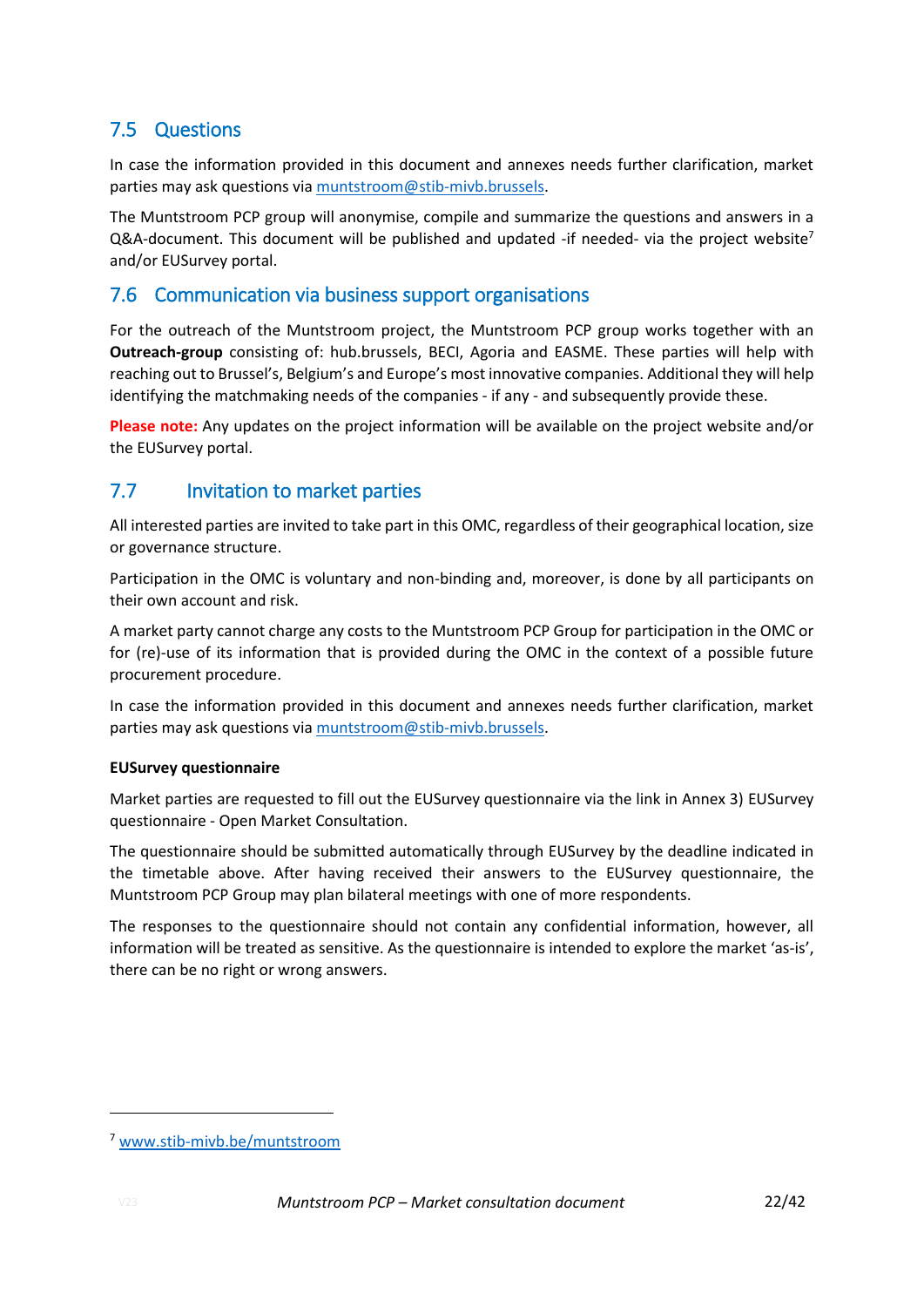The answers provided during the OMC will be used by the Muntstroom PCP Group as input for a procurement strategy and accompanying conditions in case the Muntstroom PCP Group decides to procure the solutions in the future. Furthermore, please note that in the context of institutional cooperation and the assessment of common challenges, the Muntstroom PCP Group may decide to share the information collected as a result of this Open Market Consultation with other public or private end-users. Likewise, for cooperation purposes, the information may be shared with the members of the outreach-group.

### <span id="page-22-0"></span>7.8 The procedure

### **Open Market Consultation report will be anonymised**

After processing the questions and responses of all market operators, the Muntstroom PCP Group will communicate the results widely. In this context, the Muntstroom PCP Group will treat all information provided by the market operators as commercially sensitive. Therefore, in the course of this communication of the OMC results no operator specific details will be communicated. Only general findings and results will be summarised and communicated via a so-called Open Market Consultation report. This anonymised report is foreseen to be published via the project website<sup>8</sup> and/or EUSurvey portal on the date indicated in the timetable.

### **Languages**

The announcements of the Open Market Consultation will be published in French, Dutch and English. The supporting information will be available in English and upon request in French and/or Dutch.

#### **Link with PCP-procedure**

Participation in this OMC is not a pre-condition for eventually submitting a tender in a possible future subsequent procurement procedure. Also, please note that the provided input in this OMC will not be used by the Muntstroom PCP Group to evaluate future proposals received during a possible future subsequent procurement procedure.

By carrying out this Open Market Consultation, Muntstroom PCP Group does not commit to subsequently initiate a public procurement procedure. Moreover, in case this OMC will be followed by a procurement procedure, the Muntstroom PCP Group reserves the right to change any element that defines the desired solution as elaborated in this Market consultation document. No rights can be derived from any statements made by Muntstroom PCP Group during the OMC.

### **Link with matchmaking events prior to the PCP-procedure**

Participation in this OMC is not a pre-condition for possible matchmaking events initiated by the business support organizations. However, the Muntstroom PCP Group strongly encourages collaborations between start up's, SME's and/or big companies to participate in the PCP as a consortium. Underlying rationale is that a successful participation as a consortium in the PCP decreases the risk of a "valley of death" situation for the collaborating technology vendors in the PCP and increases the change for a winning bid in the foreseen follow-up PPI.

The Muntstroom PCP Group does not commit to subsequently initiate a matchmaking event. However, a matchmaking event initiated by one or more of the business support organizations as a follow-up of

<sup>8</sup> www.stib-mivb.be/muntstroom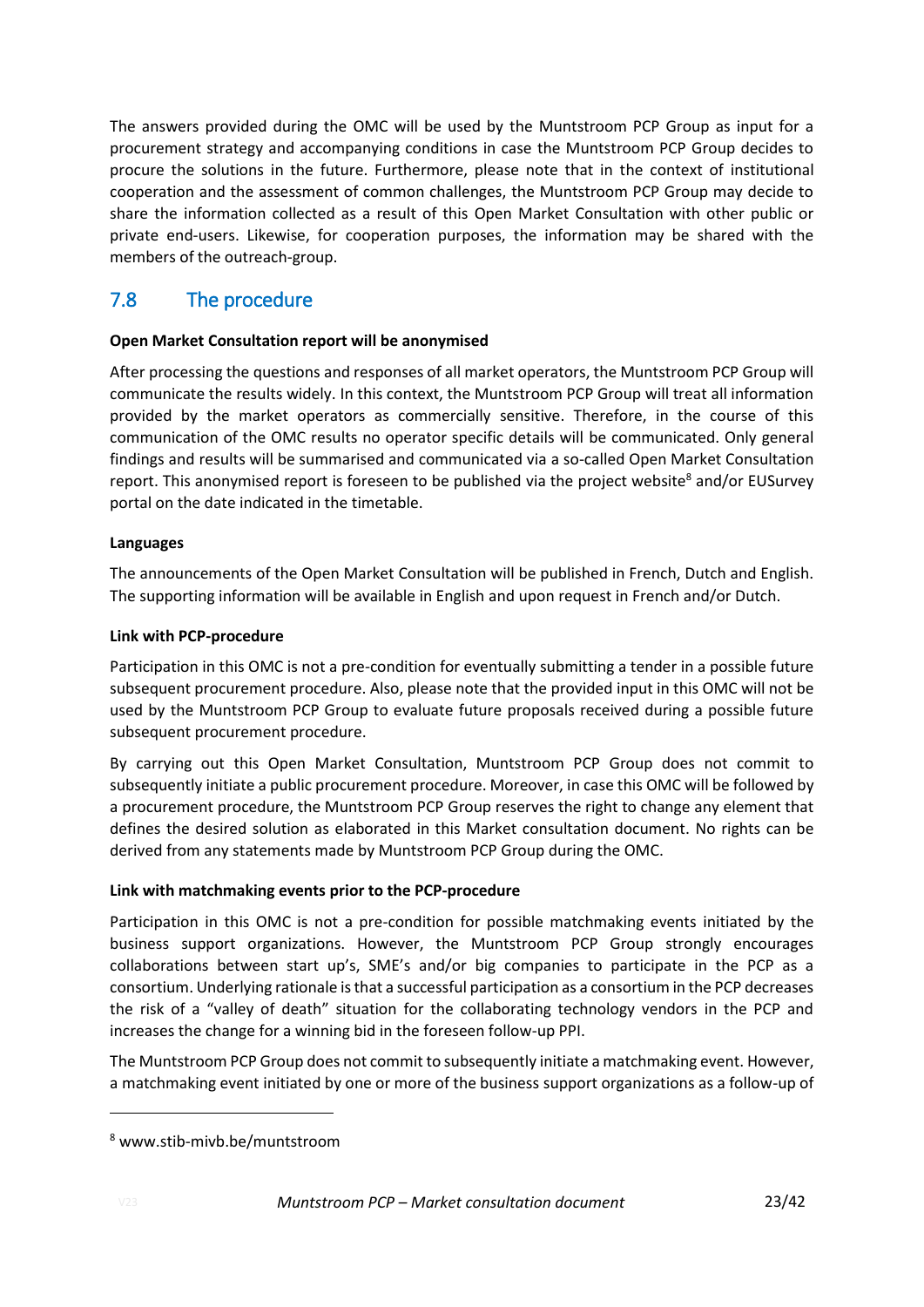the OMC and in preparation of the PCP, will be applauded by the Muntstroom PCP Group. Such a matchmaking event shall be conducted under the sole responsibility of the respective business support organizations.

#### **Annexes are an integral part of this document**

The following annexes are attached to this document:

- Annex 1: Scope of the project
- Annex 2: Use Cases
- Annex 3: EUSurvey questionnaire for the Open Market Consultation
- Annex 4: EUSurvey questionnaire for the Open Client Dialogue

The annexes form an integral and inseparable part of this Market consultation document. In the event of any conflict between the provisions of this document and the provisions in the annexes, the provisions in this document prevail.

Please note that also the EU survey questionnaire is explicitly qualified as an annex to this Market consultation document and is not a standalone document, but is part of a set of documents. The EUSurvey questionnaire needs to be filled out via the link in [Annex 3\)](#page-40-0) EUSurvey [questionnaire -](#page-40-0) Open [Market Consultation.](#page-40-0)

### <span id="page-23-0"></span>7.9 Information to be supplied by market parties

#### **No sensitive information**

As the Muntstroom PCP Group wishes to analyse information from the market parties and, where possible (partially) (re) use it in the context of a future procurement procedure, it is crucial that the Muntstroom PCP Group may assume that it can use the information it has received, for example via the answers to the questionnaire formulated in the EUSurvey. Each market party/technology vendor/supplier therefore warrants and guarantees that in the context of the Open Market Consultation, it will not provide information that is subject to any trade secret rights or protected intellectual property rights.

### **Sharing of the received information**

Information received may be shared with Muntstroom PCP Group's employees, its external of counsels and consultants, the Eafip initiative, Innoviris, and their respective employees and external of counsels and consultants, for the purpose of analysing the Open Market Consultation and for the preparation of a possible subsequent singular and/or joint innovation procurement project as a follow-up of the Open Market Consultation.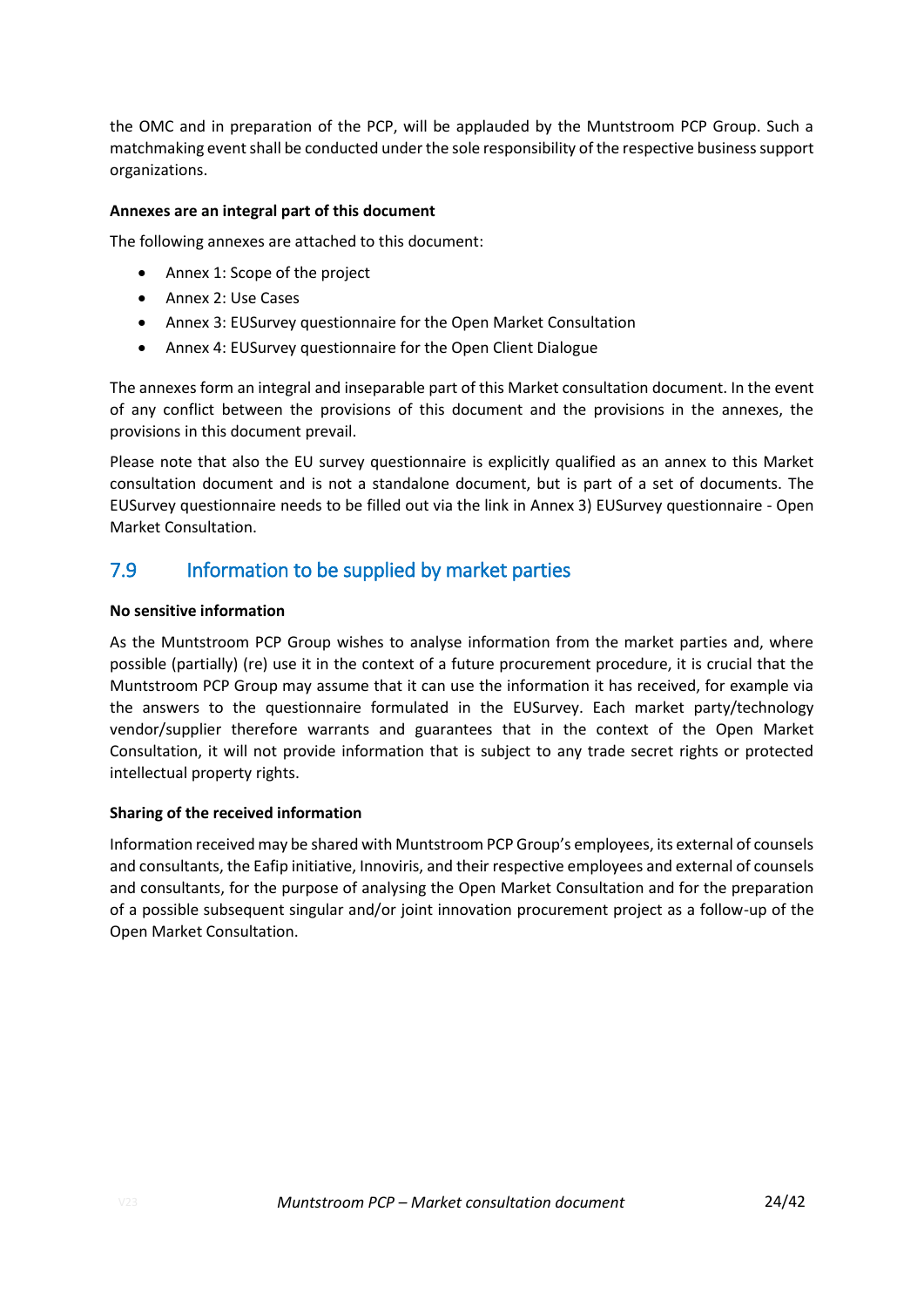In order to avoid any misunderstanding, the Muntstroom PCP Group is not entitled to treat any information as "sensitive" if that information:

- a. was already in possession of the Muntstroom PCP Group before receipt from the market party
- b. is or becomes a matter of public knowledge through no fault of the Muntstroom PCP Group
- c. is rightfully received by the Muntstroom PCP Group from a third party without a duty of confidentiality
- d. is disclosed by the market party to a third party without a duty of confidentiality on the third party
- e. is independently developed by the Muntstroom PCP Group; or
- f. is disclosed by the Muntstroom PCP Group with the market party's prior written approval.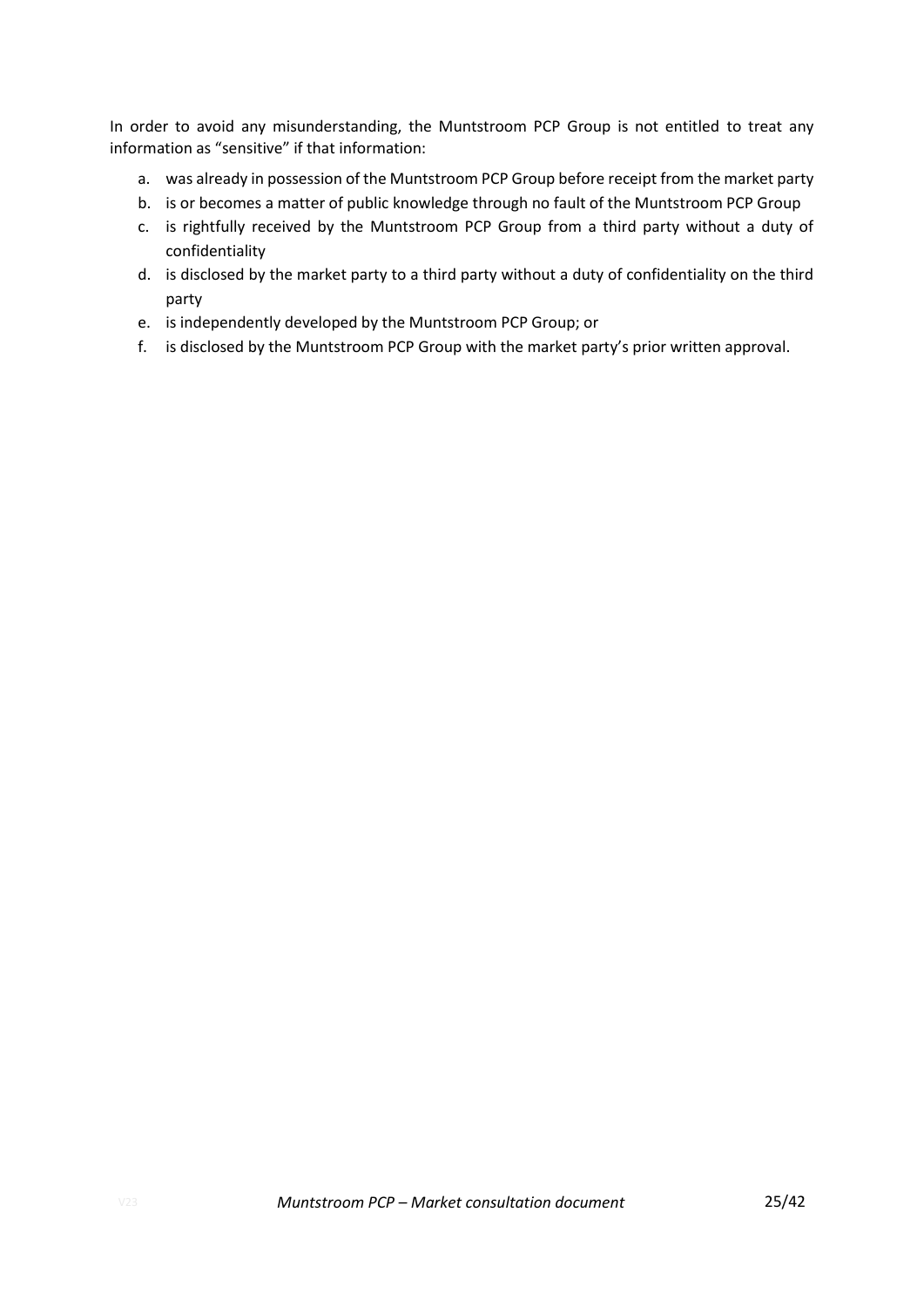# <span id="page-25-0"></span>Part 5. Open Client Dialogue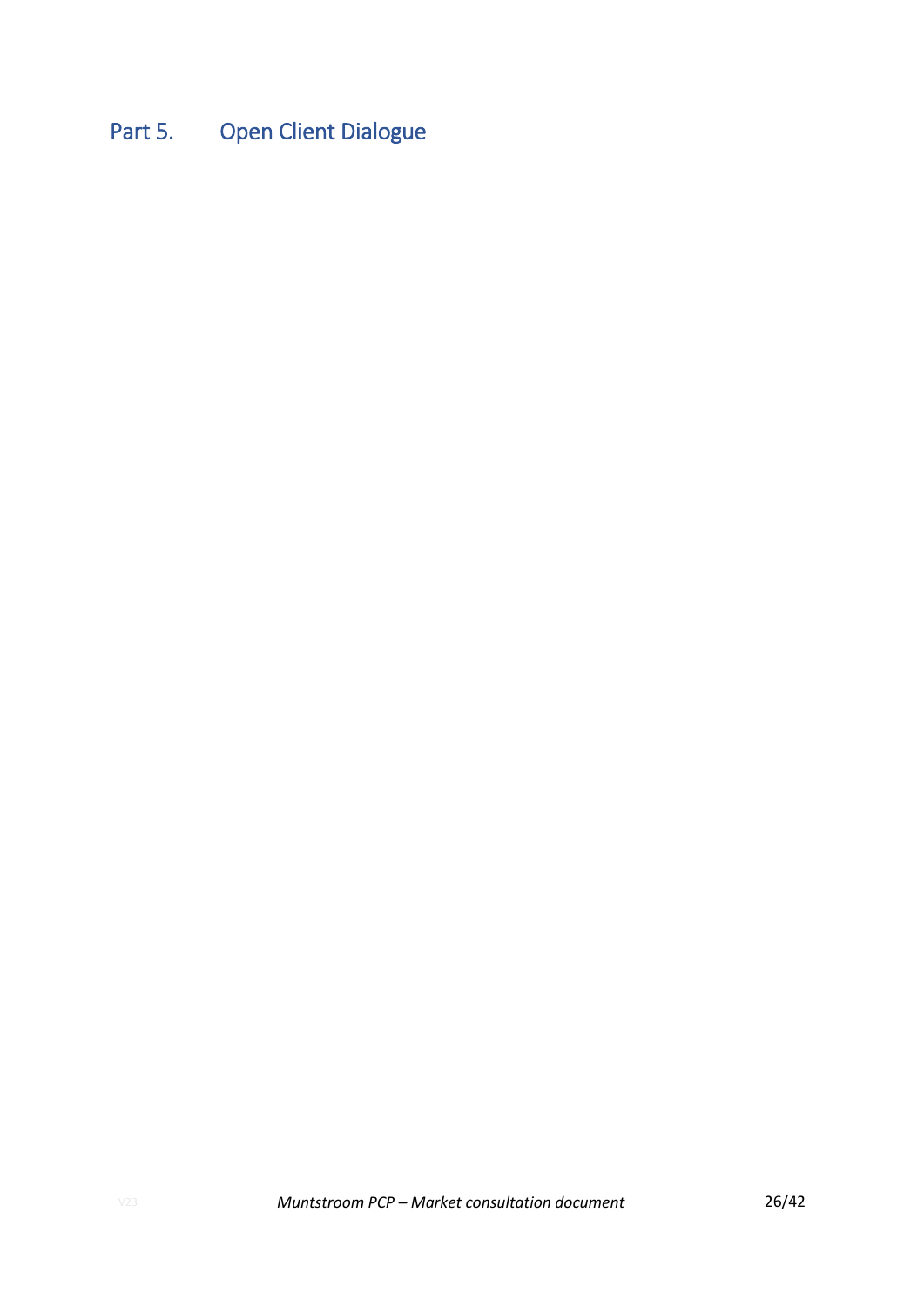## <span id="page-26-0"></span>8 Objectives and rules

This chapter describes the objectives and rules applicable to the Open Client Dialogue (OCD).

### <span id="page-26-1"></span>8.1 Objectives

The Open Client Dialogue seeks more insight in the market demand of the People Flow data to be produced and analysed by the desired Muntstroom solution/platform. This as input for the PCP requirements such as for example the format choice of the data or a possible API.

The OCD has three objectives:

- 1. to inform market parties regarding the upcoming Pre-Commercial Procurement (PCP) of research and development (R&D) services related to technologies for measuring multi-faceted people flow.
- 2. to obtain feedback from private parties interested in these multi-faceted people flow measuring technologies and particularly in the use and re-use of open and shared data. This to understand the needs, potential services, insights and requirements on collecting, sharing and re-using open and shared data.
- 3. to obtain an overview of parties who would be interested in testing open and shared data during the Living Lab phase (PCP-phase 3) and/or who would like to participate in discussions on People Flow related events during the PCP-process.

Ad 1: The upcoming PCP is explained in Parts 1, 2 and 3 of this Market consultation document.

Ad 2: The process of getting feedback from market parties is explained in Part 5 of this Market consultation document.

### <span id="page-26-2"></span>8.2 Target group

The Open Client Dialogue is widely targeting companies that would like to use the People Flow-data to develop new apps/services for commercial purposes. This regardless of the sector that they are working in: mobility, asset management, security, location / commercial attractiveness, tourism, etc.

For more information about the possible usage of people flow data, see [§ 2.4.](#page-8-0)

### <span id="page-26-3"></span>8.3 Activities

The Open Client Dialogue is organized in the form of different activities:

### **OCD questionnaire**

Interested parties are requested to fill out the EUSurvey questionnaire available via the link in [Annex](#page-41-0)  [4\)](#page-41-0) EUSurvey [questionnaire -](#page-41-0) Open Client Dialogue

The foreseen start and end of the OCD questionnaire are shown in the timetable in § [8.4.](#page-27-0) Although it can be terminated earlier.

As the Muntstroom PCP group wants to develop and test an integrated end-to-end solution, it has quite some questions, in a wide area. If respondents want, they can focus on the questions of their interest and leave other questions blank. Respondent can also download a PDF version of the questionnaire or save a draft. They will then receive a link per email and can continue with the questionnaire when you want.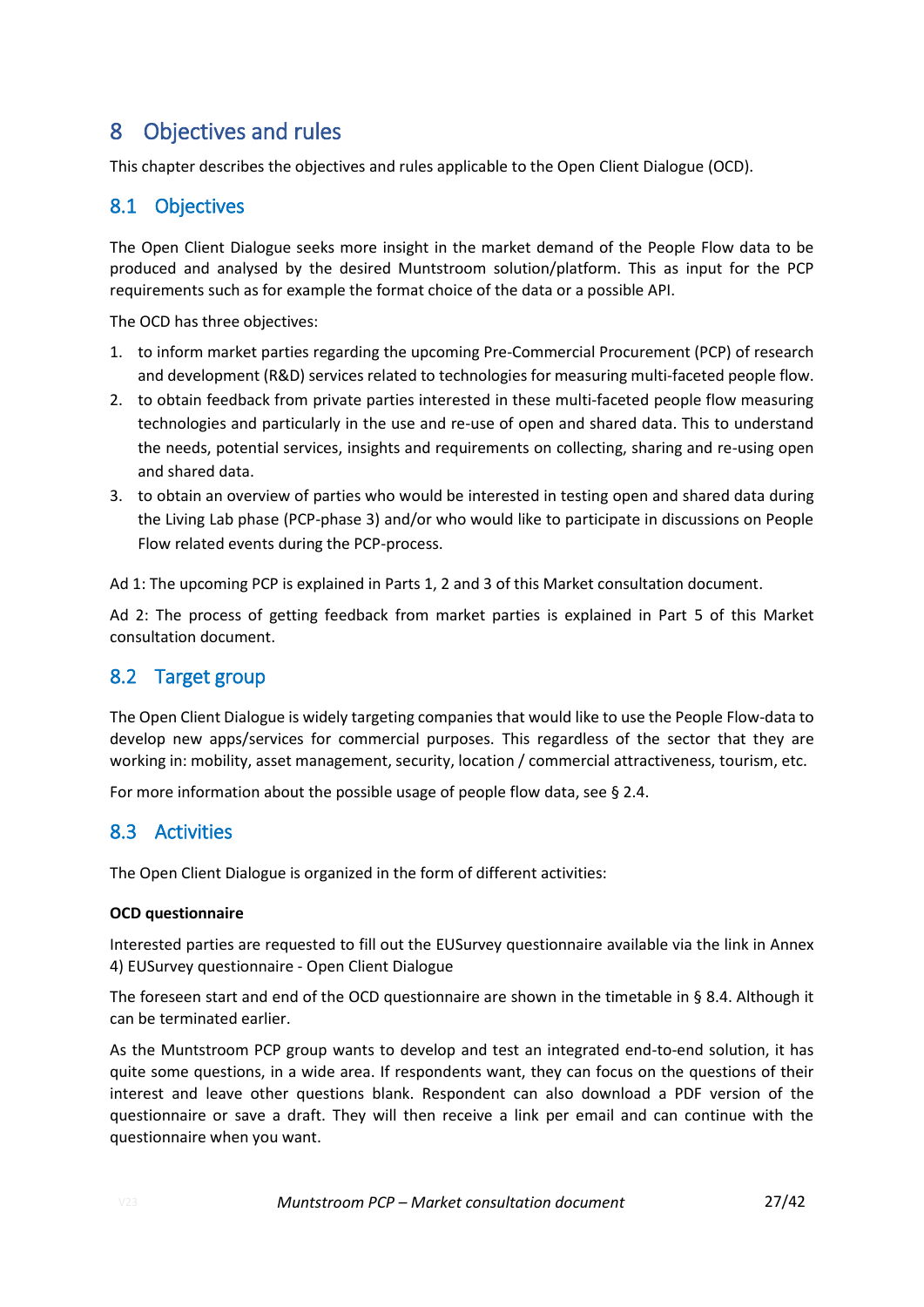#### **Sending additional information**

Any market party who desires to supply additional information may upload such information via the EUSurvey questionnaire. See the last question (last remarks).

#### **OCD webinar**

On the date and time shown in the timetable in [§ 8.4,](#page-27-0) the Muntstroom PCP Group will organise a digital information meeting. The meeting will be held via Microsoft Teams.

If you want to be present you are requested to register for this meeting no later than the date mentioned in the timetable. You can register by sending an email to muntstroom@stib-mivb.brussels.

NB. No party is be obliged to attend the OMC webinar, nor does participation have influence on any decision in the further PCP process. See also § 8.8.

#### **OCD-Report**

After processing the questions and responses of all interested parties, the general results and findings will be summarised and communicated widely.

### <span id="page-27-0"></span>8.4 Timetable

The timetable for this Open Client Dialogue is as follows:

| Year | <b>Date</b> | <b>Activity</b>                                                  |
|------|-------------|------------------------------------------------------------------|
| 2020 | 4 November  | Publication of:                                                  |
|      |             | this Market consultation document<br>$1_{-}$                     |
|      |             | the EUSurvey questionnaire<br>2.                                 |
|      | 13 November | Deadline registering for the OCD-webinar                         |
|      | 19 November | OCD-webinar (from 15h-16:30 CET, via MS Teams)                   |
|      | 20 November | Deadline for possible questions by email from interested parties |
|      | 27 November | Final publication Q&A by Muntstroom PCP Group on project website |
|      |             | and/or EUSurvey portal.                                          |
|      | 4 December  | 17h CET. Deadline for answering the EUSurvey questionnaire       |
|      | 18 December | Publication of OCD-report.                                       |
|      | 28 December | Formal closure of the Open Client Dialogue                       |
|      |             |                                                                  |
| 2021 | Q1 2021     | Foreseen start of the PCP via a pre-commercial tender            |
|      |             |                                                                  |
| 2022 | Q1 2022     | Preliminary start Living Lab-phase (PCP-phase 3)                 |

*Note 1. After having received their answers via the questionnaire, the Muntstroom PCP Group may decide to plan bilateral meetings with certain respondents.*

*Note 2. If needed, the Muntstroom PCP Group may organise additional webinars. This will be communicated via the project website*<sup>9</sup> *and/or EUSurvey portal.*

<sup>9</sup> www.stib-mivb.be/muntstroom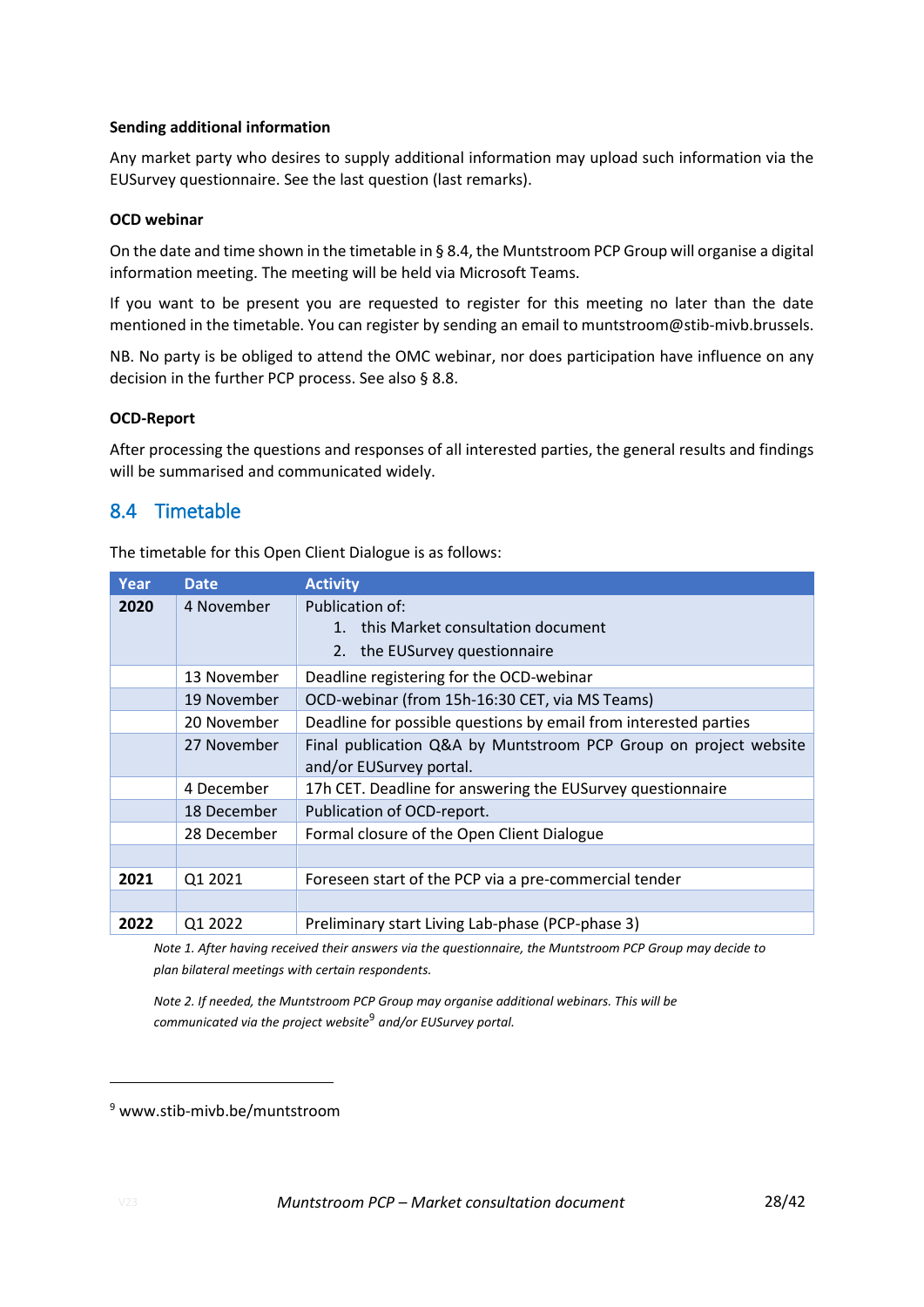Please note that the Muntstroom PCP Group is entitled to adjust the time table at all times. Furthermore, Muntstroom PCP Group is and remains entitled to unilaterally terminate the OCD for its own reasons at any time. In such a case, Muntstroom PCP Group will make the termination known via the project website<sup>10</sup> and/or EUSurvey portal.

### <span id="page-28-0"></span>8.5 Questions

In case the information provided in this document and annexes needs further clarification, interested parties may ask questions via [muntstroom@stib-mivb.brussels.](mailto:muntstroom@stib-mivb.brussels)

The Muntstroom PCP group will anonymise, compile and summarize the questions and answers in a Q&A-document. This document will be published and updated -if needed- via the project website and/or EUSurvey portal.

### <span id="page-28-1"></span>8.6 Communication via business support organisations

For the outreach of the Muntstroom project, the Muntstroom PCP group works together with an Outreach-group consisting of: hub.brussels, BECI, Agoria and EASME. These parties will help with reaching out to Brussel's, Belgium's and Europe's most innovative companies.

**Please note:** Any updates on the project information will be available on the project website and/or the EUSurvey portal.

### <span id="page-28-2"></span>8.7 Invitation to potential clients

All parties who are potentially interested users of open and shared data and data technologies are invited to take part in this OCD, regardless of their geographical location, size or governance structure.

Participation in the OCD is voluntary and non-binding and, moreover, is done by all participants on their own account and risk.

No party can charge any costs to the Muntstroom PCP Group for participation in the OCD or for (re) use of its information that is provided during the OCD in the context of a possible future procurement procedure.

In case the information provided in this document and annexes needs further clarification, interested parties may ask questions via [muntstroom@stib-mivb.brussels.](mailto:muntstroom@stib-mivb.brussels)

### **EUSurvey questionnaire**

Interested parties are requested to fill out the EUSurvey questionnaire available via the link in [Annex](#page-41-0)  [4\)](#page-41-0) EUSurvey questionnaire - Open [Client Dialogue.](#page-41-0)

The questionnaire should be submitted automatically through EUSurvey by the deadline indicated in the timetable above. After having received their answers to the EUSurvey questionnaire, the Muntstroom PCP Group may plan bilateral meetings with one of more respondents.

The responses to the questionnaire should not contain any confidential information, however, all information will be treated as sensitive. As the questionnaire is intended to explore potential client needs 'as-is', there can be no right or wrong answers.

<sup>10</sup> www.stib-mivb.be/muntstroom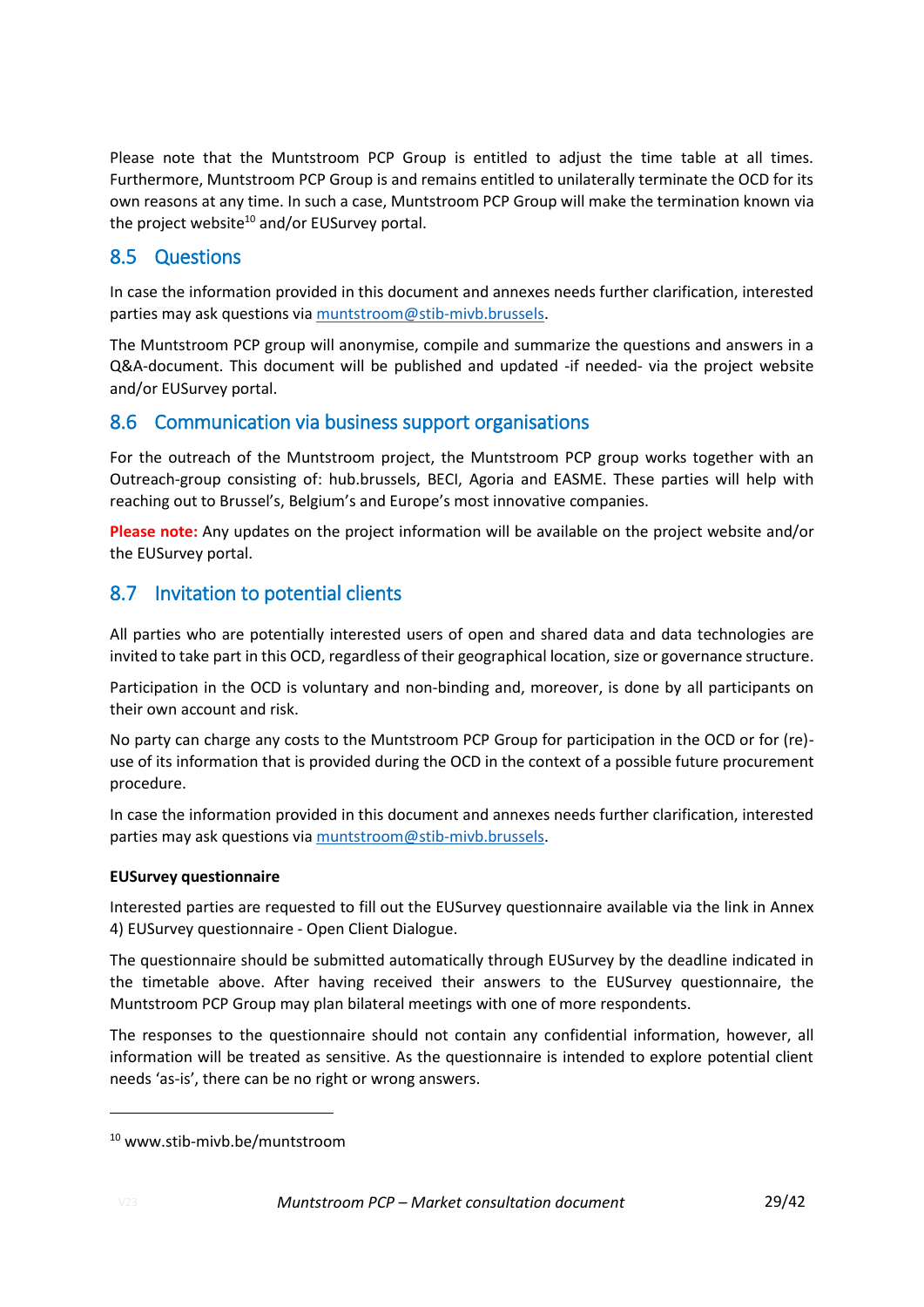The answers provided during the OCD will be used by the Muntstroom PCP Group as input for a procurement strategy and accompanying conditions in case the Muntstroom PCP Group decides to procure the solution in the future. Furthermore, please note that in the context of institutional cooperation and the assessment of common challenges, the Muntstroom PCP Group may decide to share the information collected as a result of this Open Client Dialogue with other relevant buyers. Likewise, for cooperation purposes, the information may be shared with the members of the outreachgroup.

### <span id="page-29-0"></span>8.8 Procedure

### **Open Client Dialogue report will be anonymised**

After processing the questions and responses of all interested parties, Muntstroom PCP Group will communicate the results widely. In this context Muntstroom PCP Group will treat all information provided by the interested parties as commercially sensitive. Therefore, in the course of this communication of the OCD results no party's specific details will be communicated. Only general findings and results will be summarised and communicated in a so-called Open Client Dialogue report. This anonymised report is foreseen to be published via the project website<sup>11</sup> and/or EUSurvey portal on the date indicated in the timetable.

#### **Languages**

The announcements of the Open Client Dialogue will be published in French, Dutch and English. The supporting information will be available in English and upon request in French and/or Dutch.

#### **Link with PCP-procedure**

Participation in this OCD is not a pre-condition for eventually submitting a tender in a possible future subsequent procurement procedure. Also, please note that the provided input in this OCD will not be used by the Muntstroom PCP Group to evaluate future proposals received during a possible future subsequent procurement procedure.

By carrying out this Open Client Dialogue, the Muntstroom PCP Group does not commit to subsequently initiate a public procurement procedure. Moreover, in case this OCD will be followed by a procurement procedure, the Muntstroom PCP Group reserves the right to change any element that defines the desired solution as elaborated in this Market consultation document. No rights can be derived from any statements made by Muntstroom PCP Group during the OCD.

#### **Link with matchmaking events prior to the PCP-procedure**

Participation in this OCD is not a pre-condition for possible matchmaking events initiated by the business support organizations. However, the Muntstroom PCP Group strongly encourages collaborations between start up's, SME's and/or big companies to participate in the PCP as a consortium. Underlying rationale is that a successful participation as a consortium in the PCP decreases the risk of a "valley of death" situation for the collaborating technology vendors in the PCP and increases the change for a winning bid in the foreseen follow-up PPI.

The Muntstroom PCP Group does not commit to subsequently initiate a matchmaking event. However, a matchmaking event initiated by one or more of the business support organizations as a follow-up of

<sup>11</sup> www.stib-mivb.be/muntstroom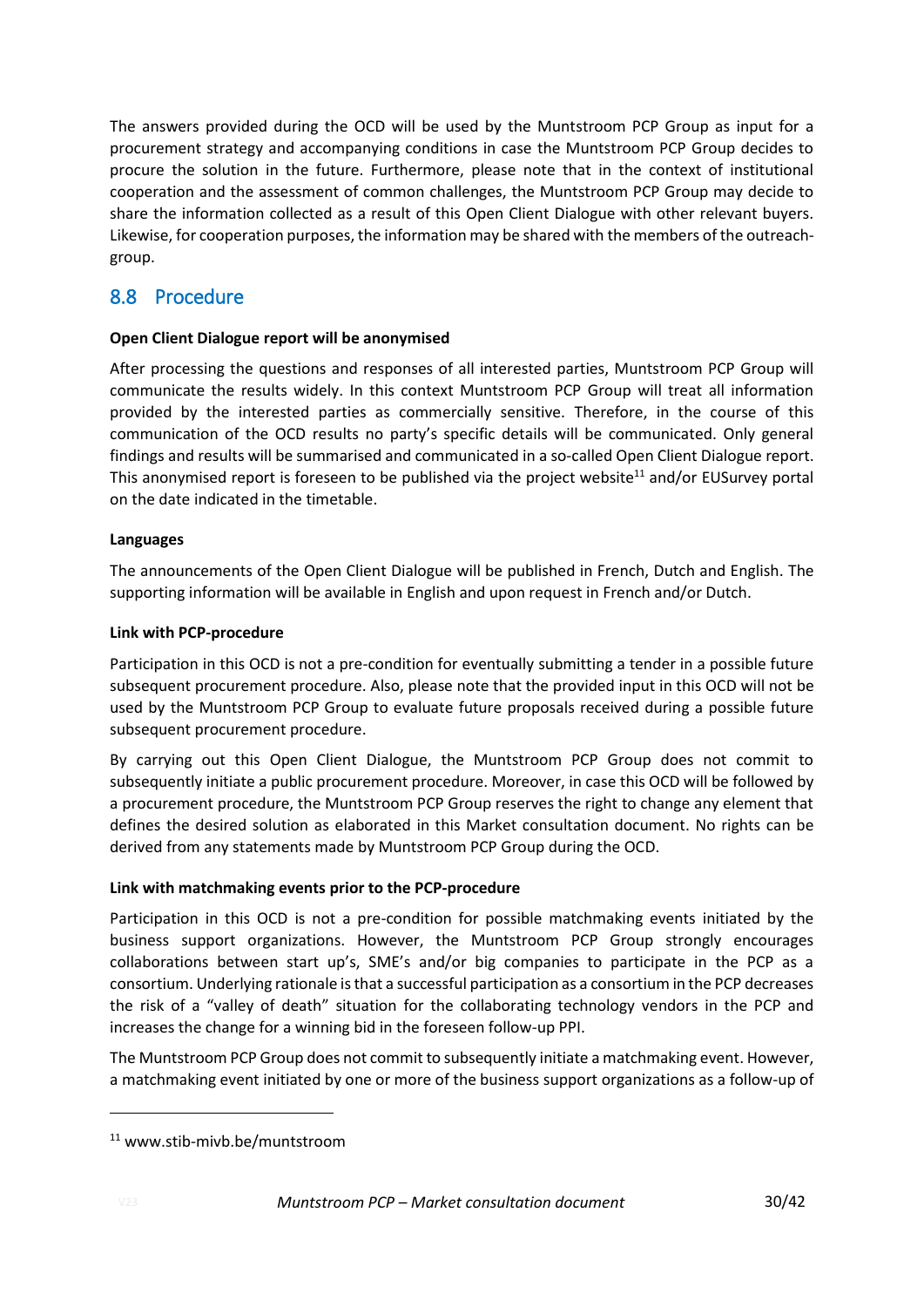the OCD and in preparation of the PCP, will be applauded by the Muntstroom PCP Group. Such a matchmaking event shall be conducted under the sole responsibility of the respective business support organizations.

#### **Annexes are an integral part of this document**

The following annexes are attached to this document:

- Annex 1: Scope of the project
- Annex 2: Use Cases
- Annex 3: EUSurvey questionnaire for the Open Market Consultation
- Annex 4: EUSurvey questionnaire for the Open Client Dialogue

The annexes form an integral and inseparable part of this Market consultation document. In the event of any conflict between the provisions of this document and the provisions in the annexes, the provisions in this document prevail.

Please note that also the EU survey questionnaire is explicitly qualified as an annex to this Market consultation document and is not a standalone document, but is part of a set of documents. The EUSurvey questionnaire needs to be filled out via the link i[n Annex 4\)](#page-41-0) EUSurvey [questionnaire -](#page-41-0) Open [Client Dialogue.](#page-41-0)

### <span id="page-30-0"></span>8.9 Information to be supplied by interested parties

#### **No sensitive information**

As the Muntstroom PCP Group wishes to analyse information from the interested parties and, where possible (partially) (re) use it in the context of a future procurement procedure, it is crucial that Muntstroom PCP Group may assume that it can use the information it has received, for example via the answers to the questionnaire formulated in the EUSurvey. Each party therefore warrants and guarantees that in the context of the Open Client Dialogue, it will not provide information that is subject to any trade secret rights or protected intellectual property rights.

### **Sharing of the received information**

Information received may be shared with the Muntstroom PCP Group's employees, its external of counsels and consultants, the Eafip initiative, Innoviris, and their respective employees and external of counsels and consultants, for the purpose of analysing the Open Client Dialogue and for the preparation of a possible subsequent singular and/or joint innovation procurement project as a followup of the Open Client Dialogue.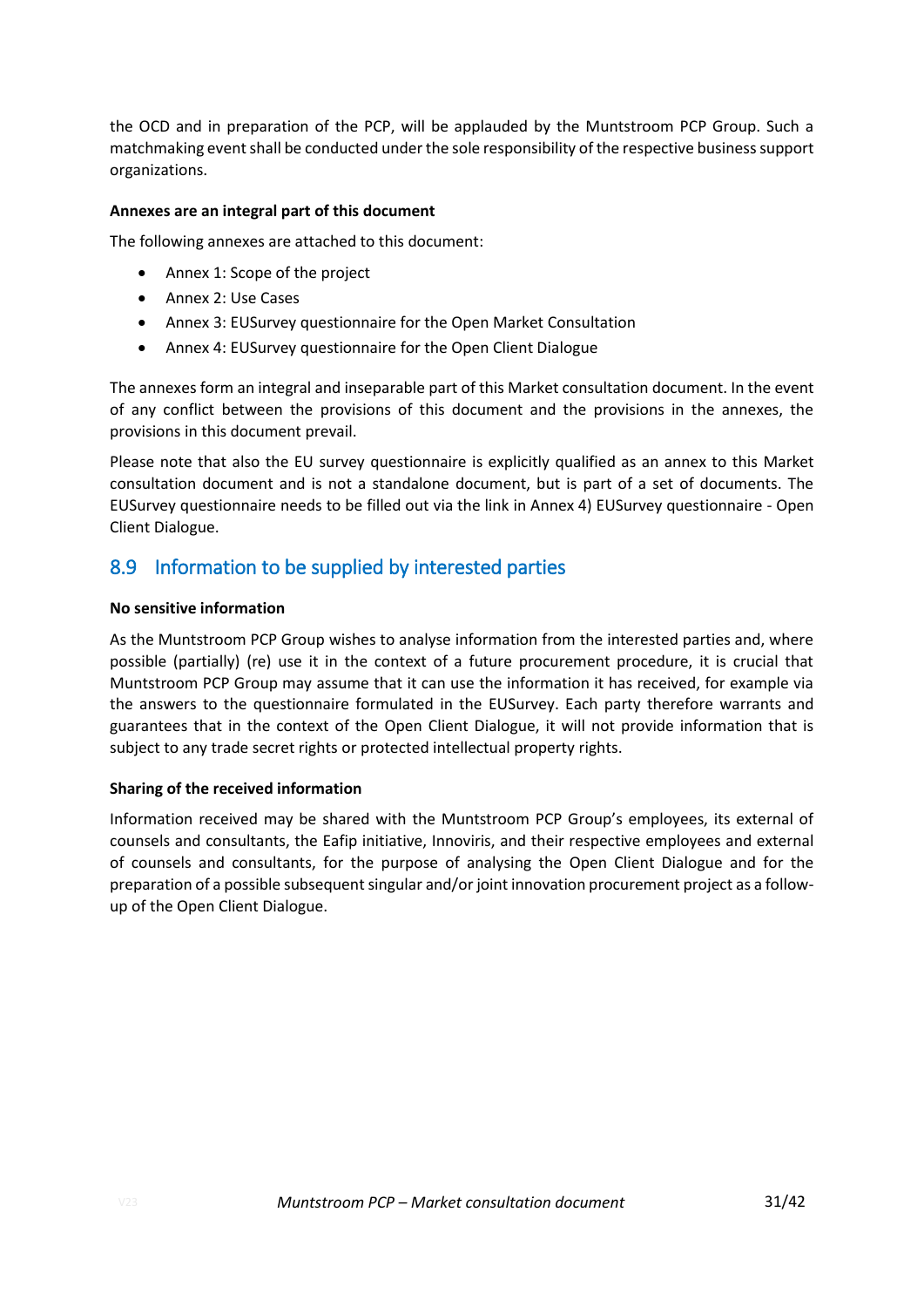In order to avoid any misunderstanding, the Muntstroom PCP Group is not entitled to treat any information as "sensitive" if that information:

- a. was already in the Muntstroom PCP Group's possession before receipt from the market party;
- b. is or becomes a matter of public knowledge through no fault of the Muntstroom PCP Group;
- c. is rightfully received by the Muntstroom PCP Group from a third party without a duty of confidentiality;
- d. is disclosed by the market party to a third party without a duty of confidentiality on the third party;
- e. is independently developed by the Muntstroom PCP Group; or
- f. is disclosed by the Muntstroom PCP Group with the market party's prior written approval.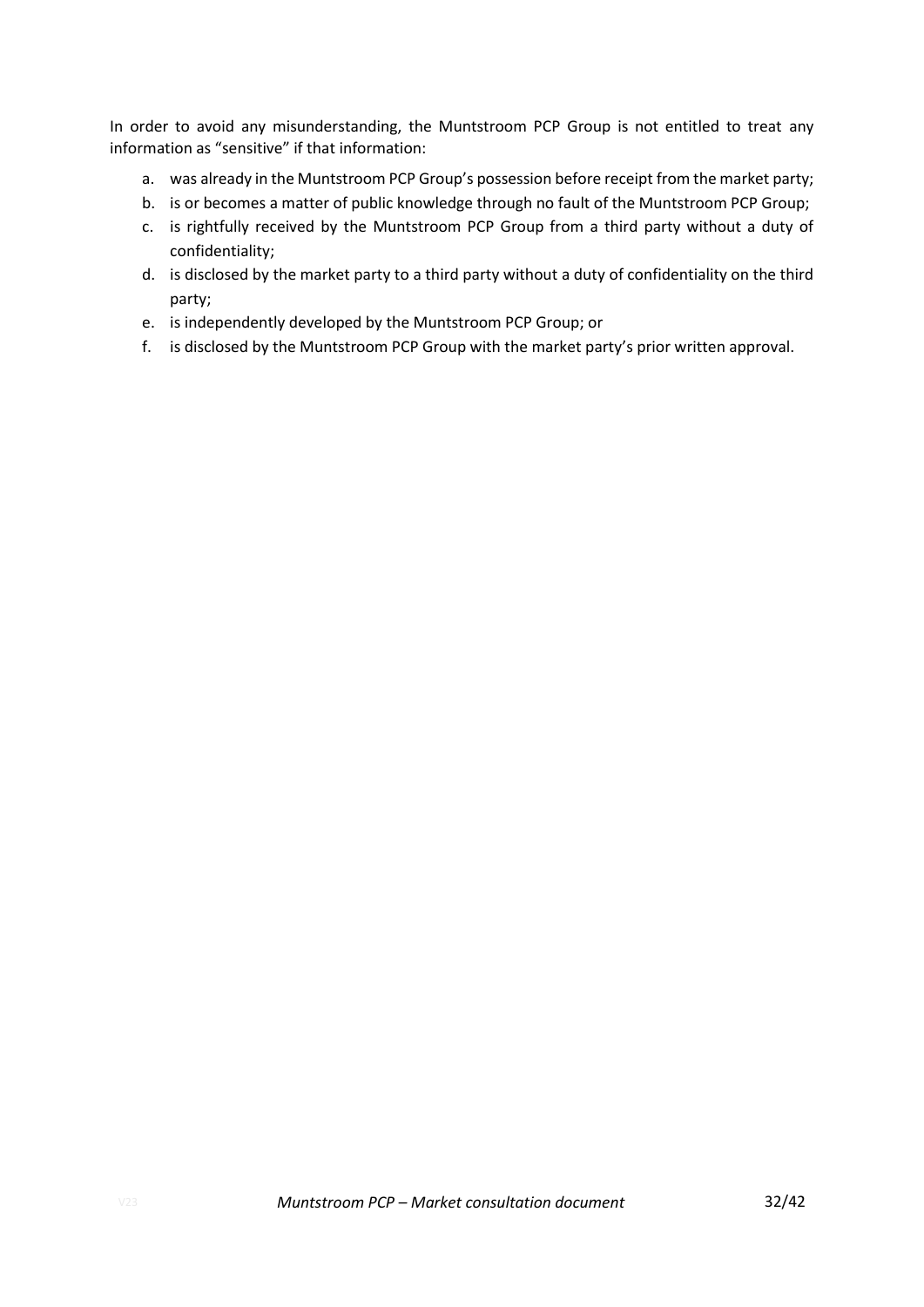# <span id="page-32-0"></span>Part 6. Follow up market consultations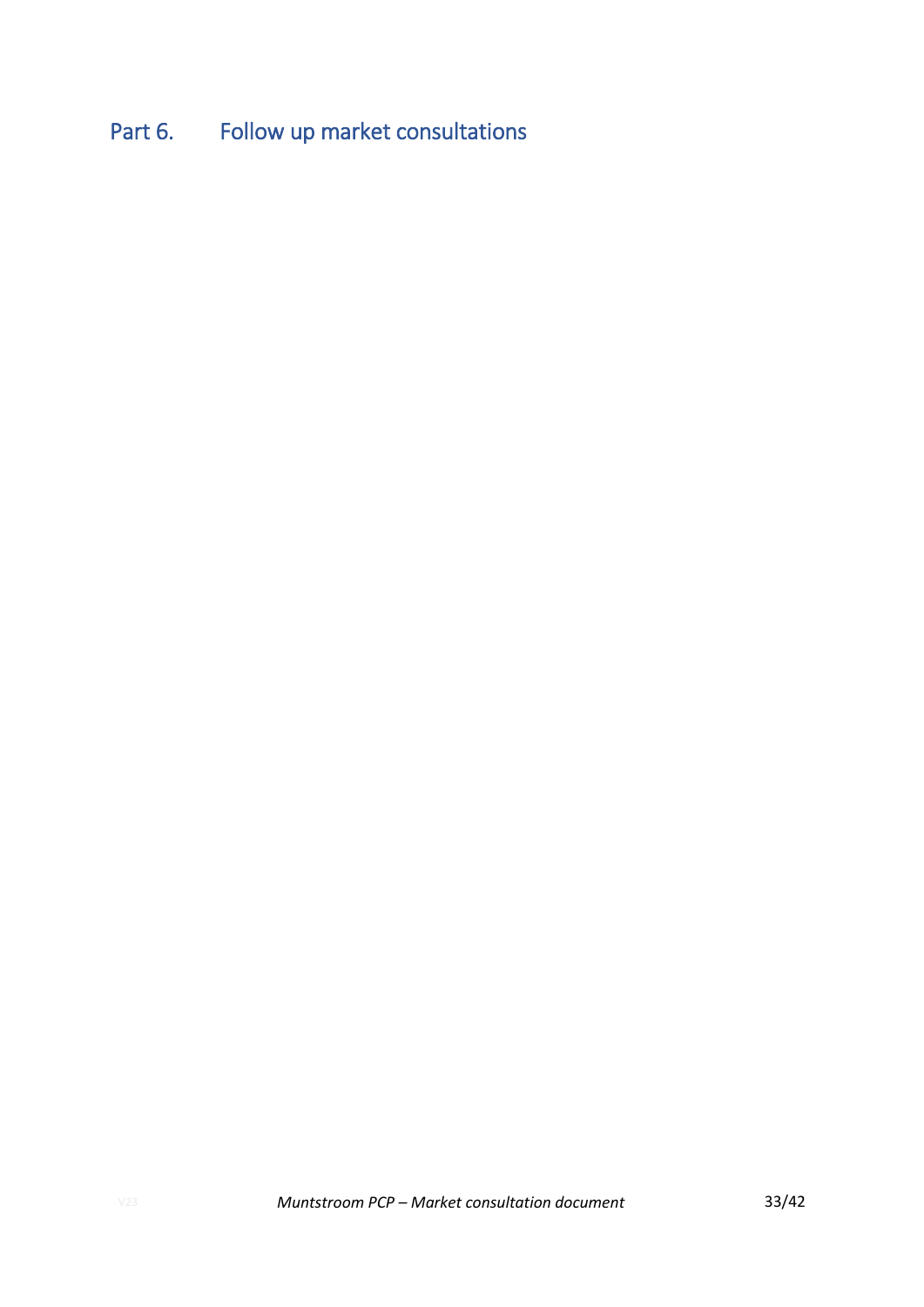## <span id="page-33-0"></span>9 PCP and PPI

#### **Intention to launch a PCP and PPI**

After the two market consultations have taken place, it is the Muntstroom PCP Group's strong intention to define and set up a Pre-Commercial Procurement of R&D services. The PCP shall be based upon the analysis of the feedback of the market parties.

It is also intended that after successful completion of the Muntstroom PCP, a follow-up Public Procurement of Innovative Solutions (so-called PPI) will be initiated, based upon the lessons learned from the Muntstroom PCP.

| Year | <b>Date</b>    | <b>Activity</b>                                                    |
|------|----------------|--------------------------------------------------------------------|
|      |                |                                                                    |
| 2021 | Q1             | Start matchmaking activities via private sector intermediates      |
|      |                | Webinars on the theory of a Pre-Commercial Procurement             |
|      |                | Foreseen start of the PCP via a pre-commercial tender              |
|      |                |                                                                    |
| 2022 | Q <sub>1</sub> | Preliminary start of the Living Lab-phase (PCP-phase 3)            |
|      | $Q$ 3-4        | Preliminary start of the PPI (phase 4) via a tender for commercial |
|      |                | deployment                                                         |

*Table 1: Preliminary timetable of the intended PCP*

Notwithstanding the foregoing intentions of the Muntstroom PCP Group to launch such a future PCP and PPI, the Muntstroom PCP Group is in no way committed to start the PCP and PPI and market operators cannot derive any related rights to that effect under the Open Market Consultation and/or Open Client Dialogue.

### **The scope of the PCP will be broader**

If the decision is made to start a future subsequent procurement procedure, the Muntstroom PCP Group already wants to inform the market parties that it is the intention to broaden the scope of the end-users of the innovative solution resulting from the PCP. Apart from the group of end users employed by the Muntstroom PCP Group, the group of end-users may be broadened by users employed by "local partners" and "other organisations within the Brussels Capital Region' public sector.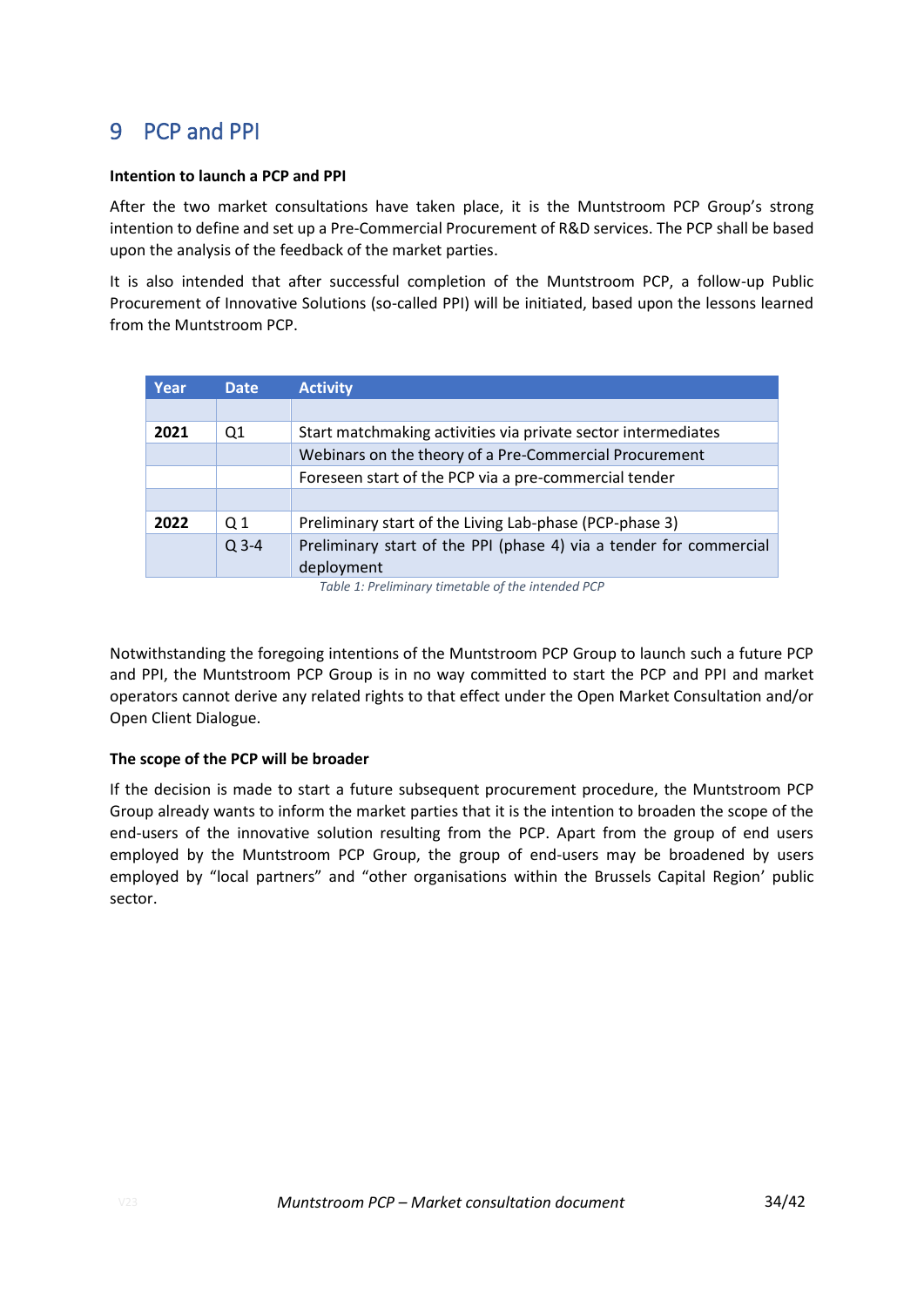## <span id="page-34-0"></span>List of Acronyms

| <b>Abbreviation</b>     | <b>Word</b>                                                                   |
|-------------------------|-------------------------------------------------------------------------------|
| <b>BCR</b>              | <b>Brussels Capital Region</b>                                                |
| $CIRB - CIBG$           | The Brussels Regional Informatics Centre                                      |
| <b>CMS</b>              | <b>Content Management System</b>                                              |
| <b>Eafip initiative</b> | European Assistance for Innovation Procurement initiative                     |
| <b>EU</b>               | <b>European Union</b>                                                         |
| <b>FAIR</b>             | FAIR-principles: Findable, Accessible, Interoperable, Re-usable <sup>12</sup> |
| <b>FRAND</b>            | Fair, Reasonable and Non-Discriminatory                                       |
| <b>IPR</b>              | <b>Intellectual Property Rights</b>                                           |
| <b>MaaS</b>             | Mobility as a Service                                                         |
| <b>OECD</b>             | The Organisation for Economic Co-operation and Development                    |
| <b>OCD</b>              | Open Client Dialogue                                                          |
| <b>OMC</b>              | <b>Open Market Consultation</b>                                               |
| <b>OSS</b>              | Open Source Software                                                          |
| PA                      | <b>Process Automation</b>                                                     |
| <b>PCP</b>              | <b>Pre-Commercial Procurement</b>                                             |
| <b>PETs</b>             | <b>Privacy Enhancing Technologies</b>                                         |
| PPI                     | <b>Public Procurement of Innovative solutions</b>                             |
| <b>PRM</b>              | Persons with reduced mobility                                                 |
| R&D                     | <b>Research and Development</b>                                               |
| <b>SEP</b>              | <b>Standard Essential Patents</b>                                             |
| <b>SOTA</b>             | State of the Art Analysis                                                     |
| <b>STIB-MIVB</b>        | <b>Brussels Intercommunal Transport Company</b>                               |
| <b>TCO</b>              | <b>Total Cost of Ownership</b>                                                |
| <b>TED</b>              | <b>Tenders Electronic Daily</b>                                               |
| <b>TRL</b>              | <b>Technology Readiness Levels</b>                                            |

<sup>&</sup>lt;sup>12</sup> Directive (Eu) 2019/1024 of the European Parliament and of the Council of 20 June 2019 on open [data and the re-use of public sector information. Official Journal](https://eur-lex.europa.eu/legal-content/EN/TXT/PDF/?uri=CELEX:32019L1024&from=EN) of the European Union L 172/56, [26.6.2019. Recital 27. Article 10. Research data.](https://eur-lex.europa.eu/legal-content/EN/TXT/PDF/?uri=CELEX:32019L1024&from=EN) *"1.Member States shall support the availability of research data by adopting national policies and relevant actions aiming at making publicly funded research data openly available ('open access policies'), following the principle of 'open by default' and compatible with the FAIR principles. In that context, concerns relating to intellectual property rights, personal data protection and confidentiality, security and legitimate commercial interests, shall be taken into account in accordance with the principle of 'as open as possible, as closed as necessary'. Those open access policies shall be addressed to research performing organisations and research funding organisations."*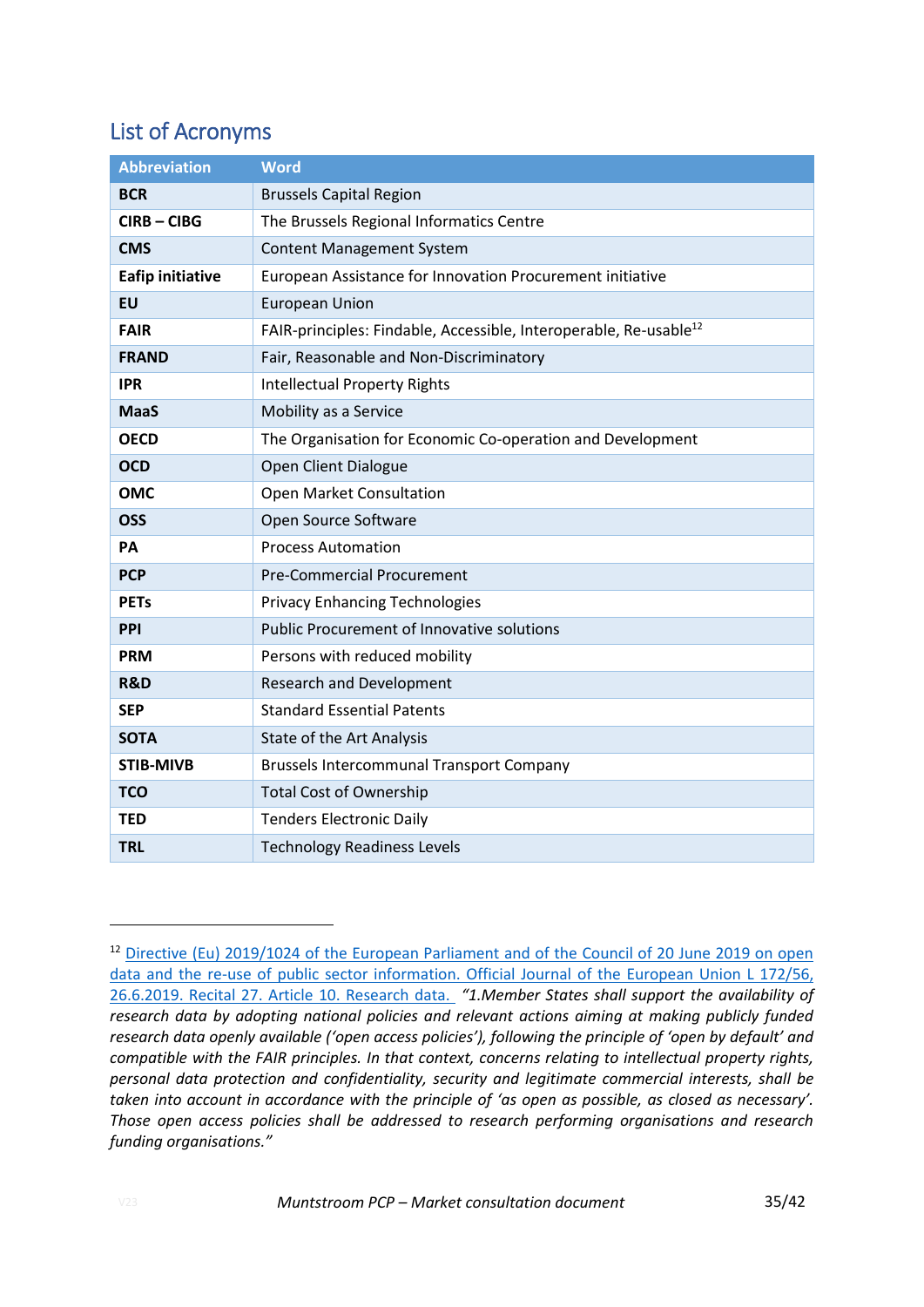## <span id="page-35-0"></span>List of Definitions

| <b>Definition</b>                        | <b>Explication</b>                                                                                                                                                                                                                                                                                                                                                                                                                                                                                                                                                                                                                                                                                                                                      |
|------------------------------------------|---------------------------------------------------------------------------------------------------------------------------------------------------------------------------------------------------------------------------------------------------------------------------------------------------------------------------------------------------------------------------------------------------------------------------------------------------------------------------------------------------------------------------------------------------------------------------------------------------------------------------------------------------------------------------------------------------------------------------------------------------------|
| Belgian Public Tender<br><b>Bulletin</b> | Bulletin des Adjudications/ Bulletin der aanbestedingen<br>Website: https://enot.publicprocurement.be/enot-war/                                                                                                                                                                                                                                                                                                                                                                                                                                                                                                                                                                                                                                         |
| Big data                                 | Extremely large data sets that may be analyzed computationally to reveal<br>patterns, trends, and associations.                                                                                                                                                                                                                                                                                                                                                                                                                                                                                                                                                                                                                                         |
| <b>Client</b>                            | A person who receives services. Potential public and private parties who<br>may use and re-use people flow related open and shared data in the<br><b>Brussels Capital Region.</b>                                                                                                                                                                                                                                                                                                                                                                                                                                                                                                                                                                       |
| Data-driven insights                     | Insights generated by drawing conclusions from processed, analyzed<br>data.                                                                                                                                                                                                                                                                                                                                                                                                                                                                                                                                                                                                                                                                             |
| <b>Internet of Things</b>                | Internet of Things (IoT) is a network of<br>Internet connected<br>objects/devices able to collect and exchange data.                                                                                                                                                                                                                                                                                                                                                                                                                                                                                                                                                                                                                                    |
| <b>Muntstroom PCP Group</b>              | The joint public buyers behind this PCP, being public transport operator<br>STIB-MIVB, Brussels Regional Informatics Centre CIRB-CIBG, the regional<br>authority Brussels Mobility and regional agency Parking Brussels.                                                                                                                                                                                                                                                                                                                                                                                                                                                                                                                                |
| Open data <sup>13</sup>                  | Open data are digital data that have the technical and legal<br>characteristics required to make them freely available for use, re-use and<br>republish at anytime and anywhere, without restrictions from copyright,<br>patents or other mechanisms of control. Data quality is one of the factors<br>that affect the successful use of open data.                                                                                                                                                                                                                                                                                                                                                                                                     |
| <b>Open data licenses</b>                | Standard licenses that are available online, which allow data and content<br>to be freely accessed, used, modified and shared by anyone for any<br>purpose, and which rely on open data formats. The re-use of documents<br>should not be subject to conditions. However, in some cases justified by<br>a public interest objective, a license may be issued imposing conditions<br>on the re-use by the licensee dealing with issues such as liability, the<br>protection of personal data, the proper use of documents, guaranteeing<br>non-alteration and the acknowledgement of source. If public sector<br>bodies license documents for re-use, the license conditions should be<br>objective, proportionate and non-discriminatory. <sup>14</sup> |

<sup>&</sup>lt;sup>13</sup> Directive (Eu) 2019/1024 of the European Parliament and of the Council of 20 June 2019 on open [data and the re-use of public sector information. Official Journal of the European Union L 172/56,](https://eur-lex.europa.eu/legal-content/EN/TXT/PDF/?uri=CELEX:32019L1024&from=EN)  [26.6.2019. Recital 16\)](https://eur-lex.europa.eu/legal-content/EN/TXT/PDF/?uri=CELEX:32019L1024&from=EN)

<sup>&</sup>lt;sup>14</sup> Directive (Eu) 2019/1024 of the European Parliament and of the Council of 20 June 2019 on open [data and the re-use of public sector information. Official Journal of the European Union L 172/56,](https://eur-lex.europa.eu/legal-content/EN/TXT/PDF/?uri=CELEX:32019L1024&from=EN)  [26.6.2019. Recital 44.](https://eur-lex.europa.eu/legal-content/EN/TXT/PDF/?uri=CELEX:32019L1024&from=EN) *(…) Member States should encourage the use of open licences that should eventually become common practice across the Union. Without prejudice to liability requirements laid down in Union or national law where a public sector body or a public undertaking makes documents available for re-use without any other conditions or restrictions, that public sector body or public*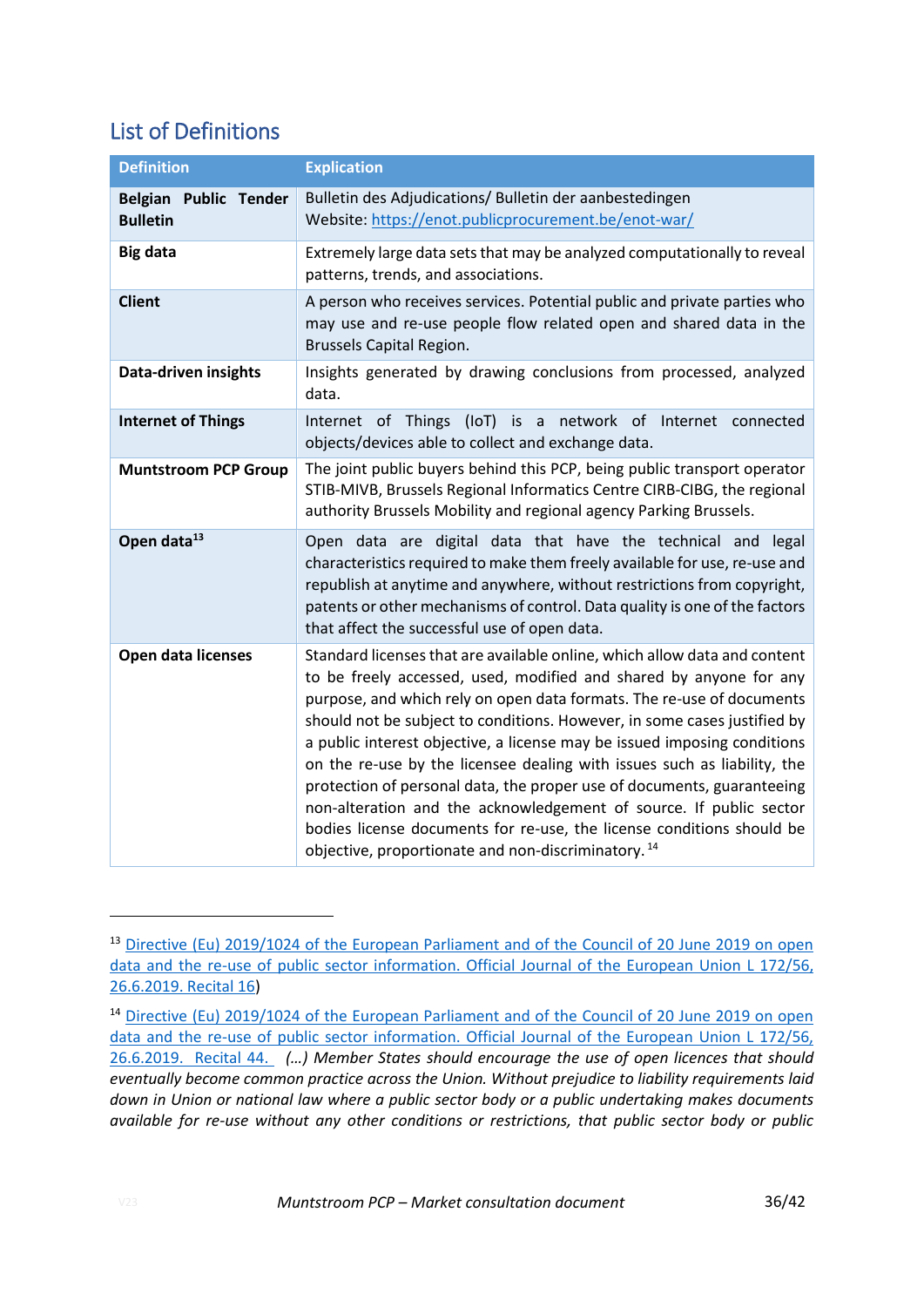| <b>PCP</b>                                                | Pre-Commercial Procurement (PCP) is a specific approach to procure<br>R&D services that involves competitive development in phases, risk-<br>benefit sharing under market conditions, and where there is a clear<br>separation between the PCP and the deployment of commercial volumes<br>of end-products (potential follow-up PPI). <sup>15</sup> |
|-----------------------------------------------------------|-----------------------------------------------------------------------------------------------------------------------------------------------------------------------------------------------------------------------------------------------------------------------------------------------------------------------------------------------------|
| <b>Privacy</b><br><b>Enhancing</b><br><b>Technologies</b> | Technologies like anonymisation and encryption techniques, protocols<br>for anonymous communications, at-tribute based credentials and<br>private search of databases.                                                                                                                                                                              |
| <b>Pre-processed data</b>                                 | Pre-processing includes, for example, cleaning, instance selection, re-<br>sampling, normalisation, transformation, feature extraction and<br>selection.                                                                                                                                                                                            |
| <b>Shared data</b>                                        | Data that is shared with a certain group of users that have specific access<br>rights for particular purposes                                                                                                                                                                                                                                       |

*undertaking may be allowed to waive all liability with regards to the documents made available for reuse."*

<sup>&</sup>lt;sup>15</sup> See eafip Toolkit, at [www.eafip.eu](http://www.eafip.eu/)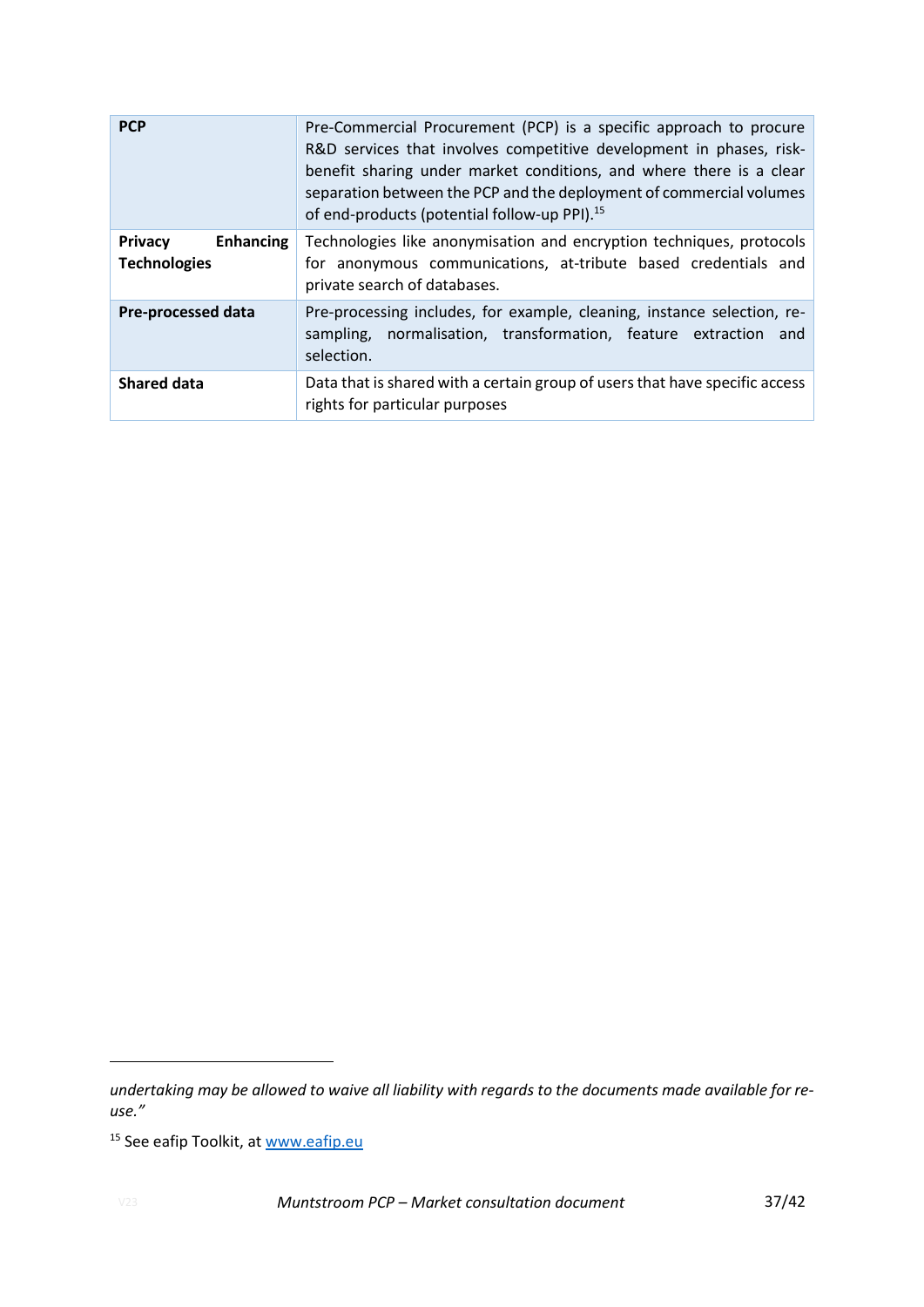## <span id="page-37-0"></span>Annexes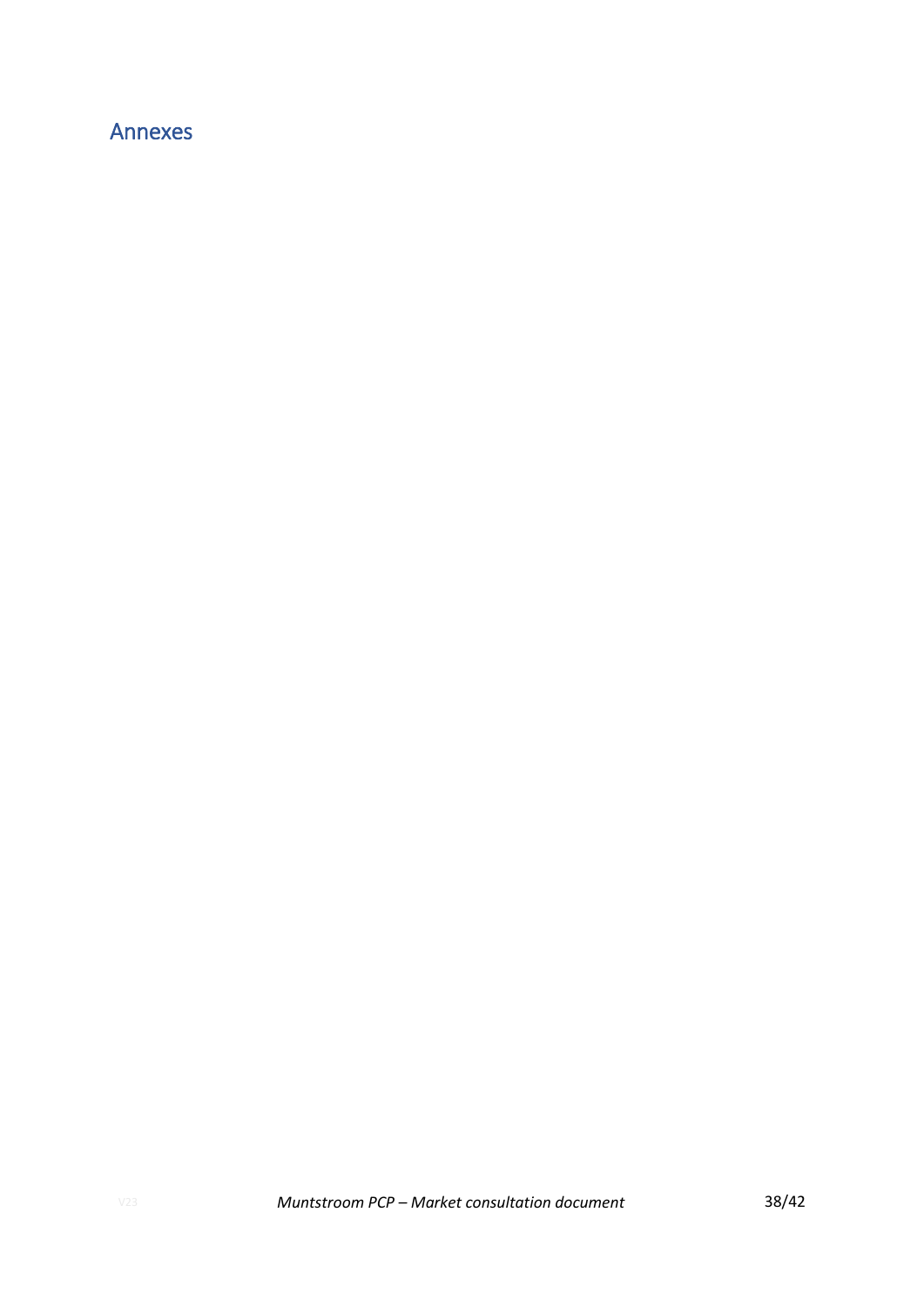<span id="page-38-0"></span>Annex 1) Scope of the project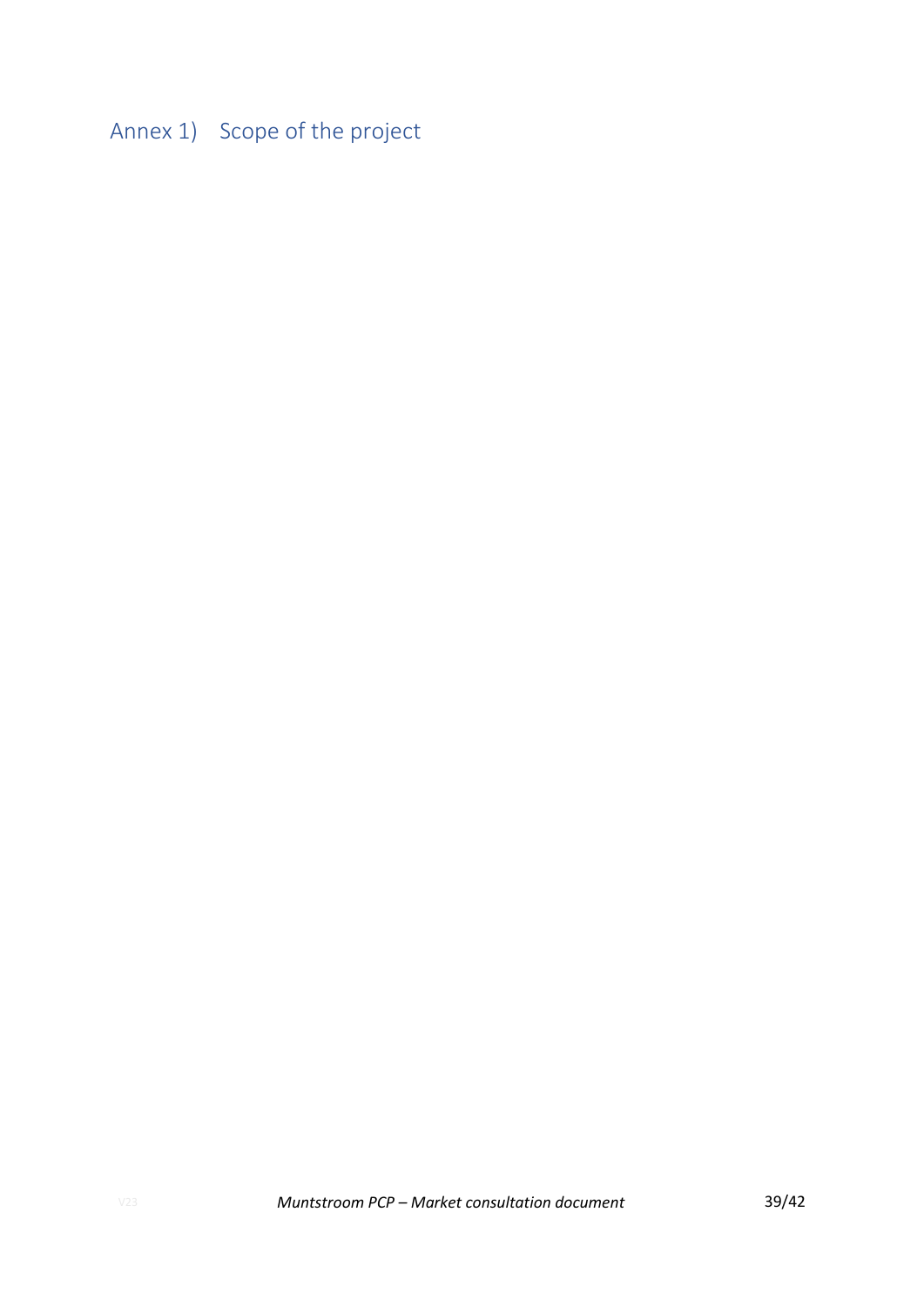<span id="page-39-0"></span>Annex 2) Use cases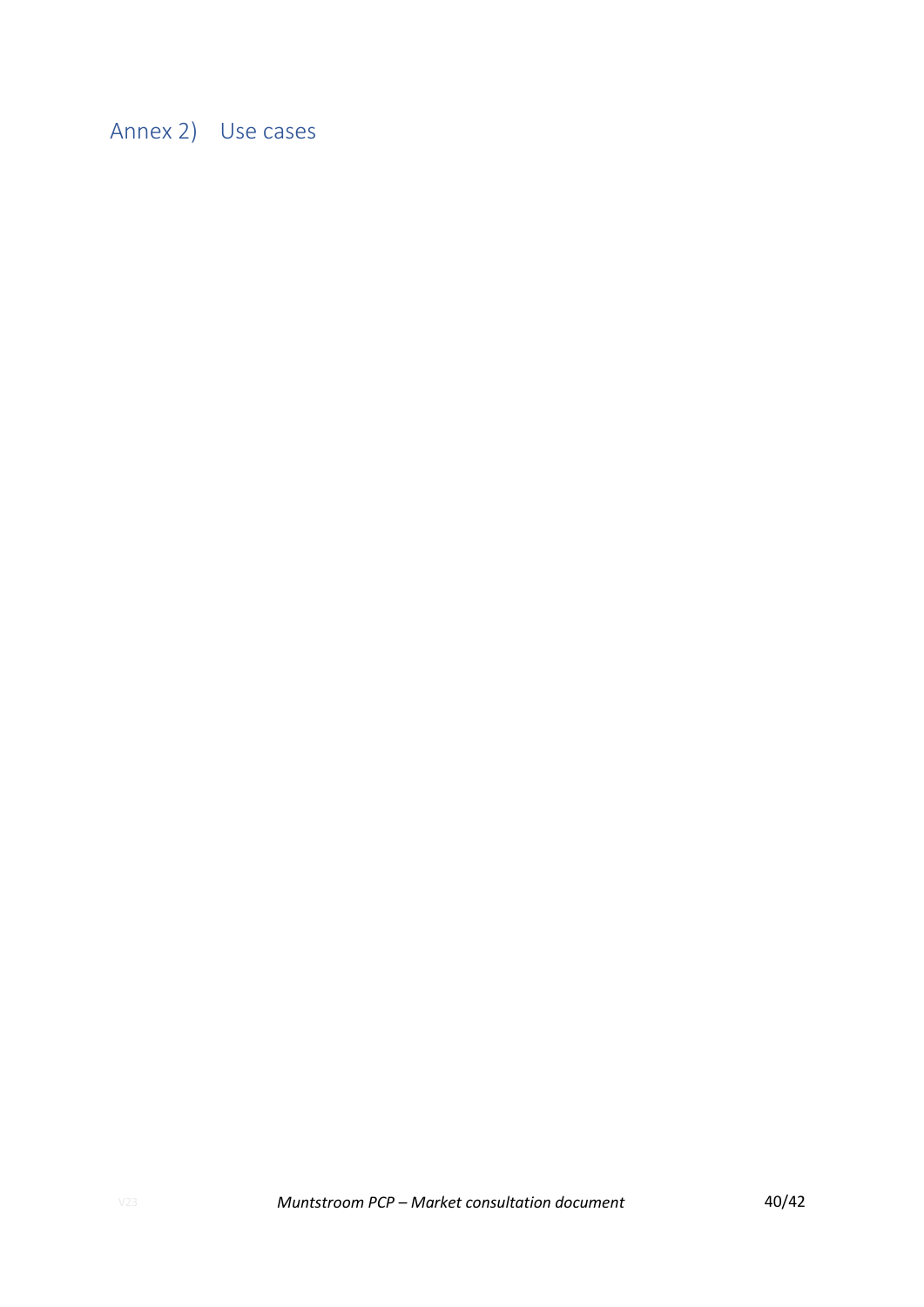## <span id="page-40-0"></span>Annex 3) EUSurvey questionnaire - Open Market Consultation

Market parties are requested to fill out the EUSurvey questionnaire available at: <https://ec.europa.eu/eusurvey/runner/Muntstroom-OMC-2020>